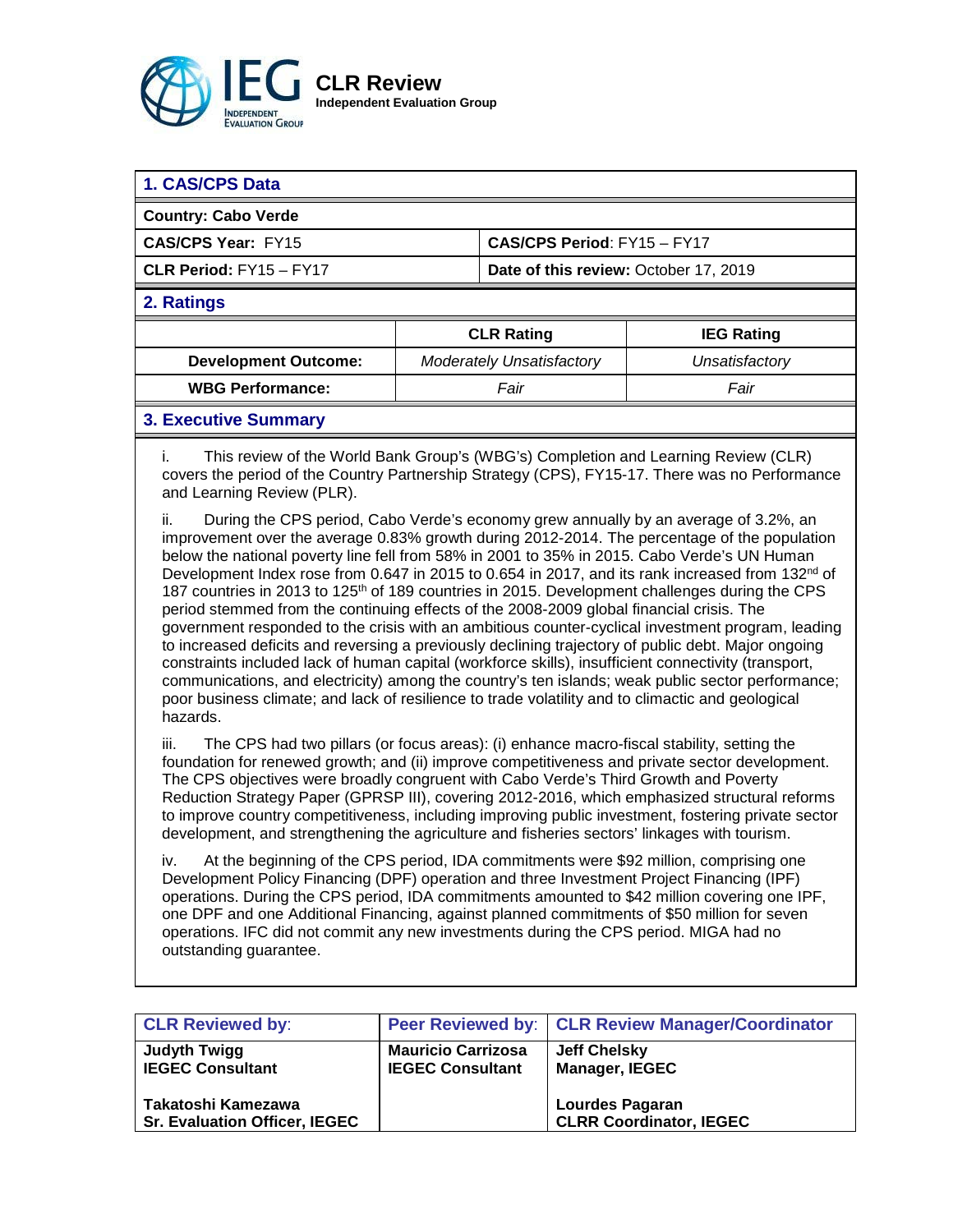

IEG rates the CPS development outcome as **Unsatisfactory**. There was good progress on improving tax revenues and management of national road networks. However, there was only partial progress in improving electricity sector performance; and limited or no progress in improving public sector expenditure efficiency, enhancing investment climate, and increasing agricultural productivity and market linkages. Weak program results were due to shortcomings in program design including poorly specified objectives and indicators that did not match the level of Bank Group interventions or were outside the control of the Bank Group. In addition, some objectives and indicators were not retrofitted when supporting interventions did not materialize due to a change in government priorities.

vi. IEG rates WBG performance as **Fair**. The CPS design addressed the country's critical development challenges and aligned with Cabo Verde's GPRSP III and the Bank Group's twin goals. The combination of lending and ASA to achieve the CPS objectives was generally appropriate. However, the CPS time frame of three years was too short to achieve intended results. Selectivity was mixed. The results framework had shortcomings including broadly defined objectives and inadequate indicators. The risks of shifting government strategy, SOE liabilities, and rising public debt were underestimated. During the CPS period, the Bank Group showed flexibility and responded to changes in country conditions, macro fiscal developments, and government priorities by refocusing the program and dropping several planned interventions. However, the PLR, which could have provided the opportunity to adjust the results framework in line with the changes in program focus during the CPS period, was not undertaken. As a result, a number of CPS objectives were not achieved when the supporting interventions were dropped. The Bank Group harmonized its program through a division of labor among development partners by focusing on macro-economic stability, and support for competitiveness and infrastructure development. The CPS envisioned joint or complementary work across the three Bank Group institutions; however, there was little evidence of any collaboration. During the CPS period, no Inspection Panel case was recorded. There was no INT activity during the CPS period.

vii. The CLR highlighted six lessons: (i) increased Bank presence on the ground may facilitate dialogue with authorities and improve understanding of implementation challenges; (ii) strong ownership of structural reforms is essential, along with long-term engagement to reinforce that ownership; (iii) account must be taken of political economy challenges and limited institutional and technical capacity to implement reforms; (iv) extension of a CPS time frame and adoption of a flexible approach can allow results to mature and permit adjustment to emerging developments or implementation delays; (v) financial resources should be concentrated on fewer operations in key sectors; and (vi) increased government capacity and commitment is required in order to implement the SOE reform agenda and create space for more private sector activity.

- viii. IEG adds the following lessons:
- Effective use of the PLR is crucial in the face of evolving country contexts and government priorities. In the case of Cabo Verde, not doing a PLR was a missed opportunity to reflect the course corrections that were taken in response to changing country conditions and government priorities, and to adjust the CPS results framework. As a result, shortcomings in the original design were not corrected and CPS objectives were not dropped when the supporting interventions did not materialize. The misalignment between CPS objectives and Bank Group interventions thus resulted in poor program results at the end of the CPS period. Going forward, the Bank needs to be more deliberate and systematic in its mid-course assessment under the new CPF.
- IFC can invest only where there are experienced sponsors with viable projects who have been given clear signals from the government in support of the privatization agenda. The CPS's expectations of IFC involvement in this case were premature. A focused assessment of likely areas attractive for private investment may be appropriate, and the government will have to cede space convincingly for private operators to enter key sectors.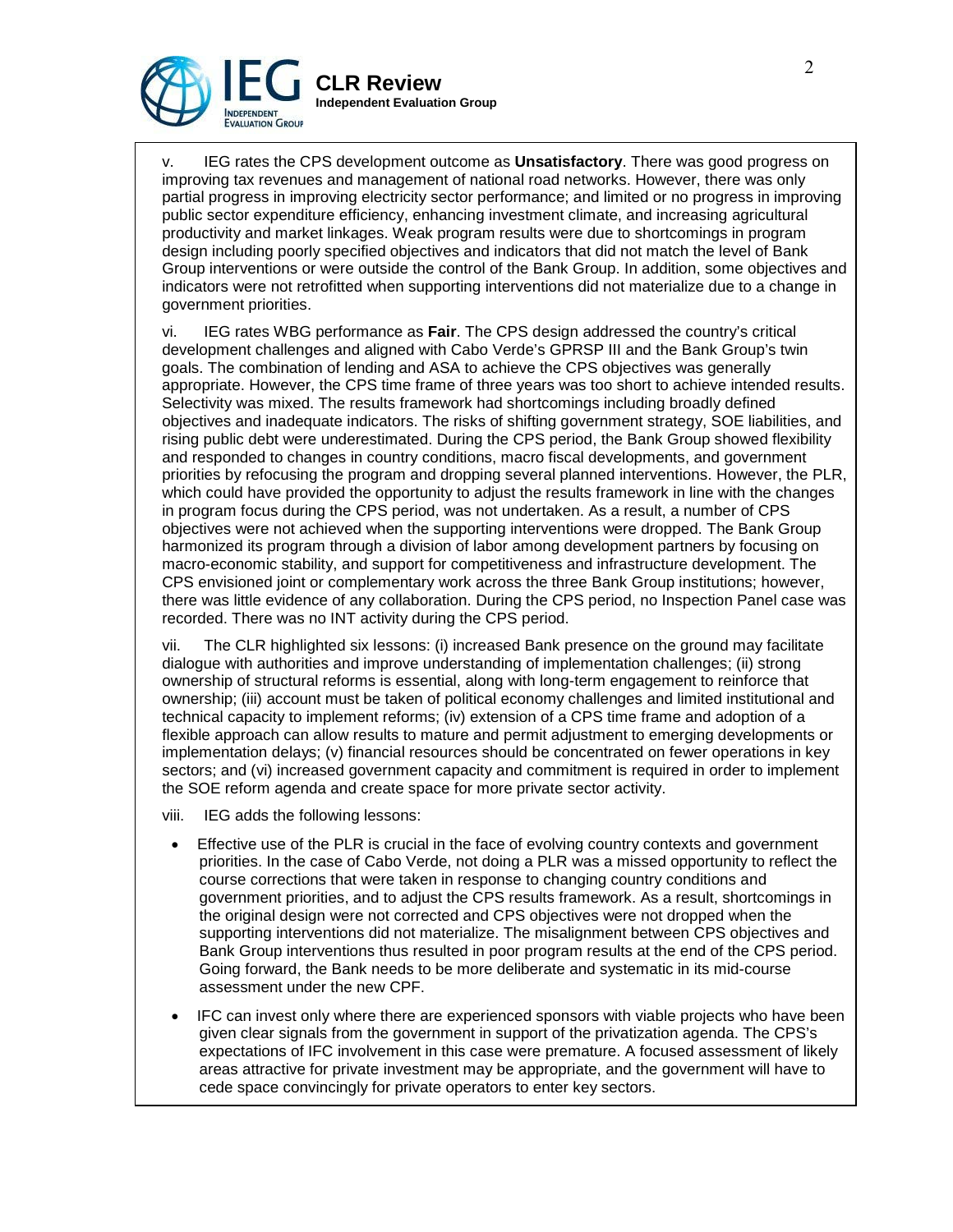

# **4. Strategic Focus**

### Relevance of the WBG Strategy:

1. *Congruence with Country Context and Country Program*. The CPS sought to enhance macro-fiscal stability and improve competitiveness. State-owned enterprises (SOEs) remain a longstanding source of contingent liabilities for the government due to their generally weak commercial and financial performance. Tourism is the main driver of growth, necessitating efforts to promote links between agricultural producers and the tourism sector. The CPS objectives sought to address the country's weakened fiscal and debt sustainability, as well as the sharp decline in economic growth that had resulted from the 2009 global crisis and the 2011 Eurozone debt crisis and contributed to the country's fiscal problems. The CPS objectives were also congruent with the country's Third Growth and Poverty Reduction Strategy Paper (GPRSP III, covering 2012-2016), which emphasized structural reforms to improve country competitiveness, including by improving public investment, enhancing the investment climate, fostering private sector development. However, the GPRSP III did not articulate specific measures towards fiscal stability, a central CPS objective. Moreover, the CPS could have improved congruence with the GPRSP III focus on the dynamics of private investment and access to finance, as well as statistical capacity building, both of which remain major development issues for Cabo Verde.

2. *Relevance of Design*. The proposed interventions could be expected to achieve most objectives and contribute to selected goals under the government's GPRSP III. The CPS objectives would be supported through a combination of lending and knowledge products. A series of Poverty Reduction Strategy Credits (PRSCs) was to be the main instrument complemented by ongoing and new IPF operations on SOE management and tourism development. The CPS design also envisaged that the Bank, IFC, MIGA would undertake joint complementary programs in transport and energy sectors on PPPs, with the Bank focusing on policy agenda while IFC and MIGA on financing. In line with the division of labor, the Bank was expected to lead on macroeconomic stability. However, due to changed country conditions and government's priorities, several planned program interventions were dropped, without the accompanying adjustments in some CPS objectives that were to be supported by these interventions. The misalignment between CPS objectives and Bank Group interventions resulted in poor program results at the end of the CPS period. In addition, the PRSC series produced weak results due to ambitious design and weak government ownership.

#### **Selectivity**

3. The selectivity of the CPS was mixed: it had six objectives with 13 associated outcome indicators and seven planned new projects. Intended outcomes covered areas where the Bank has a comparative advantage (e.g., public sector governance, results-based management, competitiveness). The objectives were selected based on adequate diagnostics. For example, a poverty mapping exercise identified tourism growth as having the maximum potential to lift people out of poverty. Selectivity was also informed by the division of labor with other development partners with the Bank Group focusing on macro stability, competitiveness and infrastructure development. Other development partners were supporting activities related to human capital, including health and educational/vocational training. By the end of the CPS period, the number of approved IDA operations was reduced to three, from the original plan of seven operations. Two PRSCs were dropped due to a deterioration of the macroeconomic framework, while other planned projects (including governance and agriculture projects) were dropped due to a change in government priorities. While the number of approved projects was reduced, the number of CPS objectives was not adjusted to align with the reduced number of interventions. The PLR would have been the opportunity to make adjustments to the program, but this did not materialize.

### **Alignment**

4. The CPS objectives were broadly aligned with the 2013 corporate twin goals of poverty reduction and shared prosperity. Focus Area 1 sought to enhance the efficiency of public spending and create fiscal space for investments in poverty reduction, although this did not materialize due to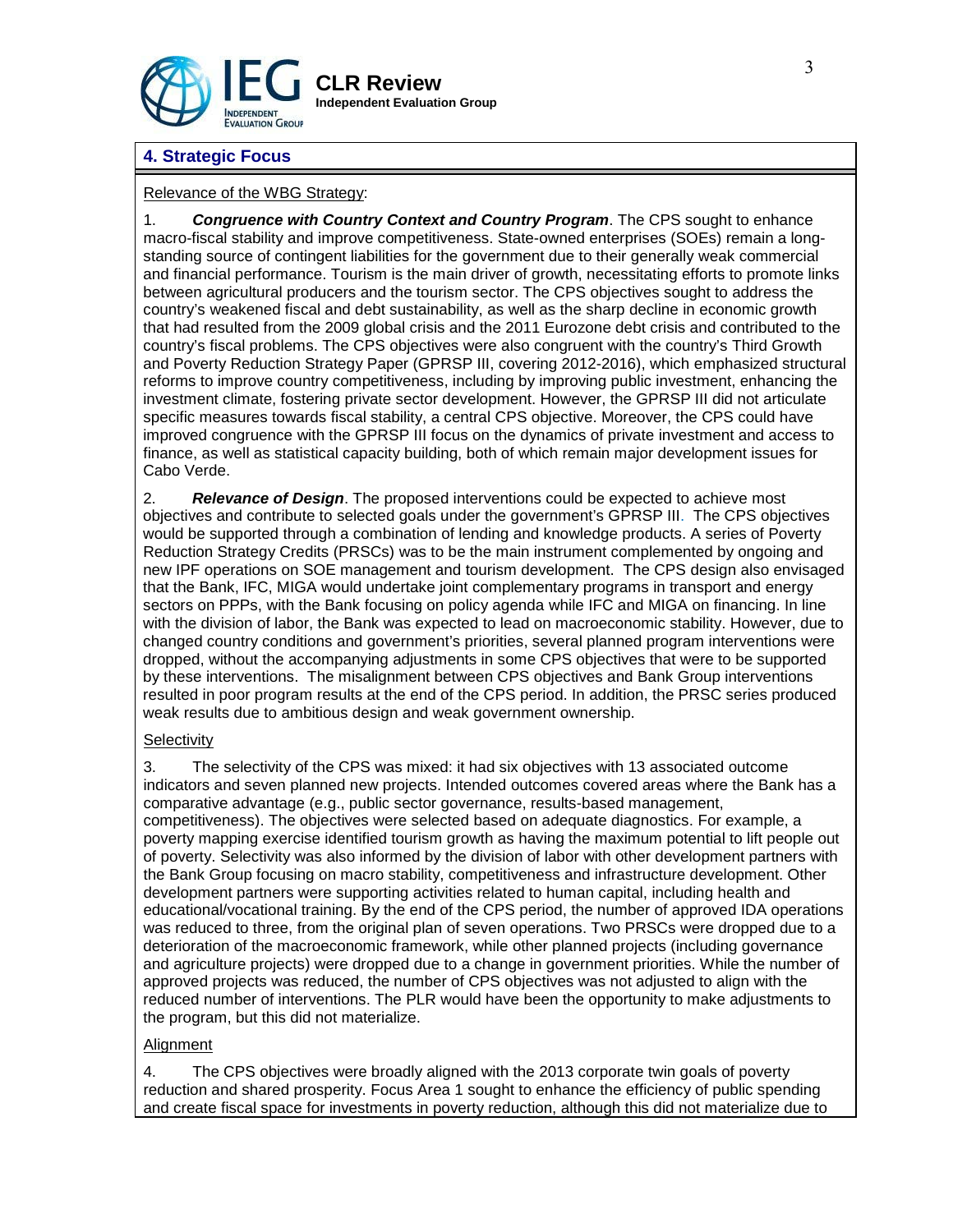

rising macroeconomic constraints. Focus Area 2 focused on improving private investment (notably on tourism), infrastructure, and agriculture, which is expected to increase growth and benefit the bottom 40 percent of the income distribution.

## **5. Development Outcome**

Overview of Achievement by Objective:

5. This assessment follows the IEG-WBG Shared Approach on Country Engagement and considers the degree to which CPS objectives (designated as outcomes in the CPS results matrix) were achieved.

### **Focus Area I: Enhancing Macro-Fiscal Stability – Setting the Foundation for Renewed Growth**

6. Focus Area I had two objectives: (i) improve tax revenues, and (ii) improve public expenditure efficiency.

7. **Objective 1: Improve tax revenues.** IDA supported this objective through the FY14 and FY15 Poverty Reduction Support Credits (PRSCs) 8-9. This objective had one indicator:

• Domestic revenue to GDP ratio: Baseline: 21% (2012); Target: 24% (2017). The indicator includes tax and non-tax revenues and does not match the stated objective which refers only to tax revenues. The CLR reports that domestic revenue to GDP ratio was 25% in 2017. The [ICR:MU](http://documents.worldbank.org/curated/en/269091493843894240/pdf/ICR00003972-03312017.pdf) of PRSCs 8-9 reports that the domestic revenue to GDP ratio increased from 21.6% in 2012 to 26.4% as of December 2015. Both tax and domestic revenues improved during the CPS period per the IMF Article IV report of 2019, which indicates that this ratio has been maintained, at 26.7% in 2018. *[Achieved].*

8. Together with short-term technical assistance from the IMF on tax administration, the Bank's intervention supported modest progress in tax policy reform, and contributed to the achievement of this indicator. However, the CLR reports that the country's public debt continued to increase despite increased tax revenues, raising the question of whether this objective contributed to enhanced macrofiscal stability. On balance, IEG rates Objective 1 as **Achieved.**

9. **Objective 2: Improve public expenditure efficiency.** IDA supported this objective through the FY14 and FY15 PRSCs 8-9 and the FY14 Support to the Setting Up of the National Investment System (NIS) Project. Planned ASA, an Institutional Development Fund grant SOE policy note, was not delivered. This objective had four indicators:

- Reduction of government lending to SOEs as a percentage of GDP. Baseline: 8.8% (2013); Target: 6.7% (2017). The CLR reports that lending to SOEs was 0.4% in 2017. However, IEG could not verify this information. The IMF Article IV report of 2019 indicates that the government's support for the six largest SOEs increased from 13.9% of GDP in 2014 to 18.4% of GDP in 2017. A PRSCs 8-9 prior action contributed to this achievement. *[Not Achieved].*
- Number of SOEs with a results-based management system. Baseline: 1 (2013); Target: 5 (2017). The CLR reports that the government had entered into performance-based management contracts (PBMCs) with six SOEs as of December 2015, However, all but one of these contracts were cancelled by 2017 due to lack of political will and capacity. *[Not Achieved].*
- Percentage of new public investment projects in the budget approved by the National Investment System (NIS). Baseline: 0 (2013); Target: 50% (2017). The ICRR of PRSCs 8-9 reports that no public investments had been appraised and approved by the NIS as of December 2015, despite the National Planning Law having been adopted in 2015. Additional information from the 2017 African Economic Outlook indicates that the NIS was not yet operational in 2017. *[Not Achieved].*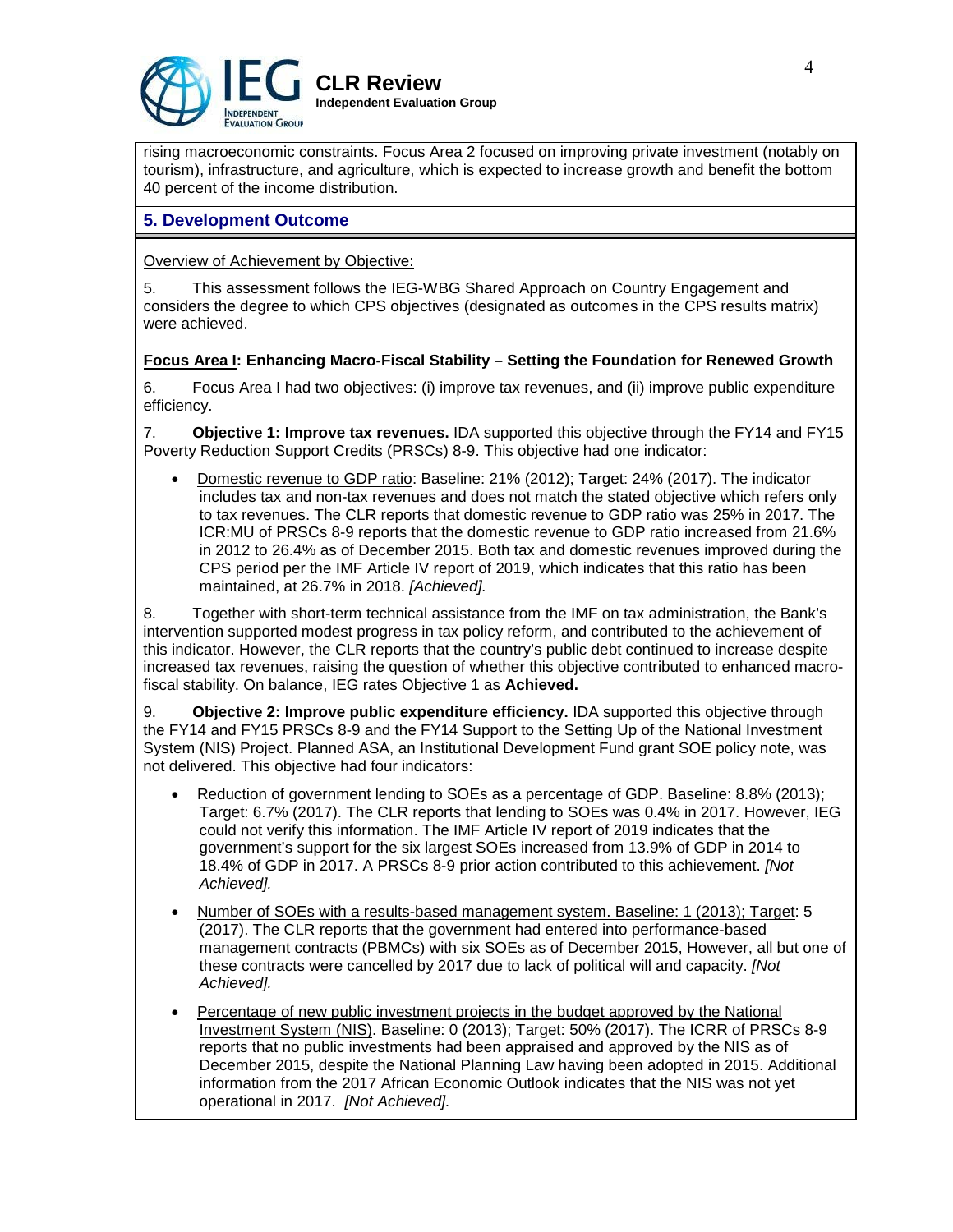

• Timeliness and reliability of the yearly government's accounts as measured by the delay in presentation of audited accounts to Parliament after the end of financial year. Baseline: 24 months (2013); Target: 10 months (2017). This indicator was to be supported by the cancelled Economic Governance and Public Sector Efficiency Project. The SOE Related Fiscal Management Project is expected to support increased SOE audits and was only approved in FY18. *[Not Achieved].*

10. The indicators largely measured government expenditures on SOEs and investments rather than overall public expenditure efficiency per the stated objective. Targets were not achieved. IEG rates Objective 2 as **Not Achieved.**

11. Focus Area I is rated as **Moderately Unsatisfactory**. Of the two objectives, one was achieved and the other was not achieved. There was good progress on improving tax revenues. However, the objective of improving public sector efficiency was not achieved. In addition, the indicators do not sufficiently measure the stated objective. Evidence from the IMF suggests that little or no progress had been made on reducing government lending to SOEs by 2017, and intended reforms in resultsbased management of SOEs and public investment management were not implemented.

### **Focus Area II: Improve Competitiveness and Private Sector Development**

12. Focus Area II had four objectives: (i) improve the investment climate; (ii) improve electricity sector performance; (iii) improve management of the national roads network; and (iv) increase agricultural productivity and improve linkages to markets.

13. **Objective 3: Improve the investment climate**. IDA supported this objective through the FY14 PRSCs 8-9 and the FY16 Tourism Development Project. ASA included a Financial Sector Development Strategy and TA on debt financing. This objective had three indicators:

- Number of investment projects through the single window investment facility. Baseline: 0 (2013); Target: 30 (2017). Through a prior action, PRSC 8-9 supported the establishment of a single window investment facility. The ICR of PRSCs 8-9 reports that 44 investment projects were processed through the single window as of December 2015. The single window for investment also reports that there were 34 approved projects between 2015-2017. In total, 67 projects were approved using the single window during the CPS period. *[Achieved].*
- Number of startups owned by women. Baseline: 0 (through project) (2013); Target: 50 (2017). The target was to be achieved through the FY15 Competitiveness for Tourism Development Project. However, the final design of that project did not include activities that would have resulted in ownership of startups by women. This indicator was not a relevant measure for the stated objective. *[Not Achieved].*
- Time to import. Baseline: 18 days (2013); Target: < 15 days (2017). The CPS baseline and target were based on the *Doing Business* (DB) 2015. The CPS indicator was not updated because there was no PLR. However, the DB methodology measuring time to import was changed in 2016 in two ways: (1) the indicator was split into two dimensions, documentary compliance and border compliance; and (2) the unit of measurement was changed from days to hours. According to *DB* reports for 2016 and 2018, the time to import declined from 48 hours in 2015 to 24 hours in 2017 for documentary compliance, and remained stable at 60 hours for border compliance. While the CPS indicator is not comparable to the *DB* series, the trend shows progress in reducing the time to import.. *[Achieved].*

14. IEG rates Objective 3 as **Partially Achieved.** Processing through the single window was achieved, though neither that indicator nor startup ownership by women were directly relevant to the objective to improve the investment climate. Time to import improved. Cabo Verde's "ease of doing business" score and rank in *Doing Business* deteriorated over the CPS period, from 57.94 (ranked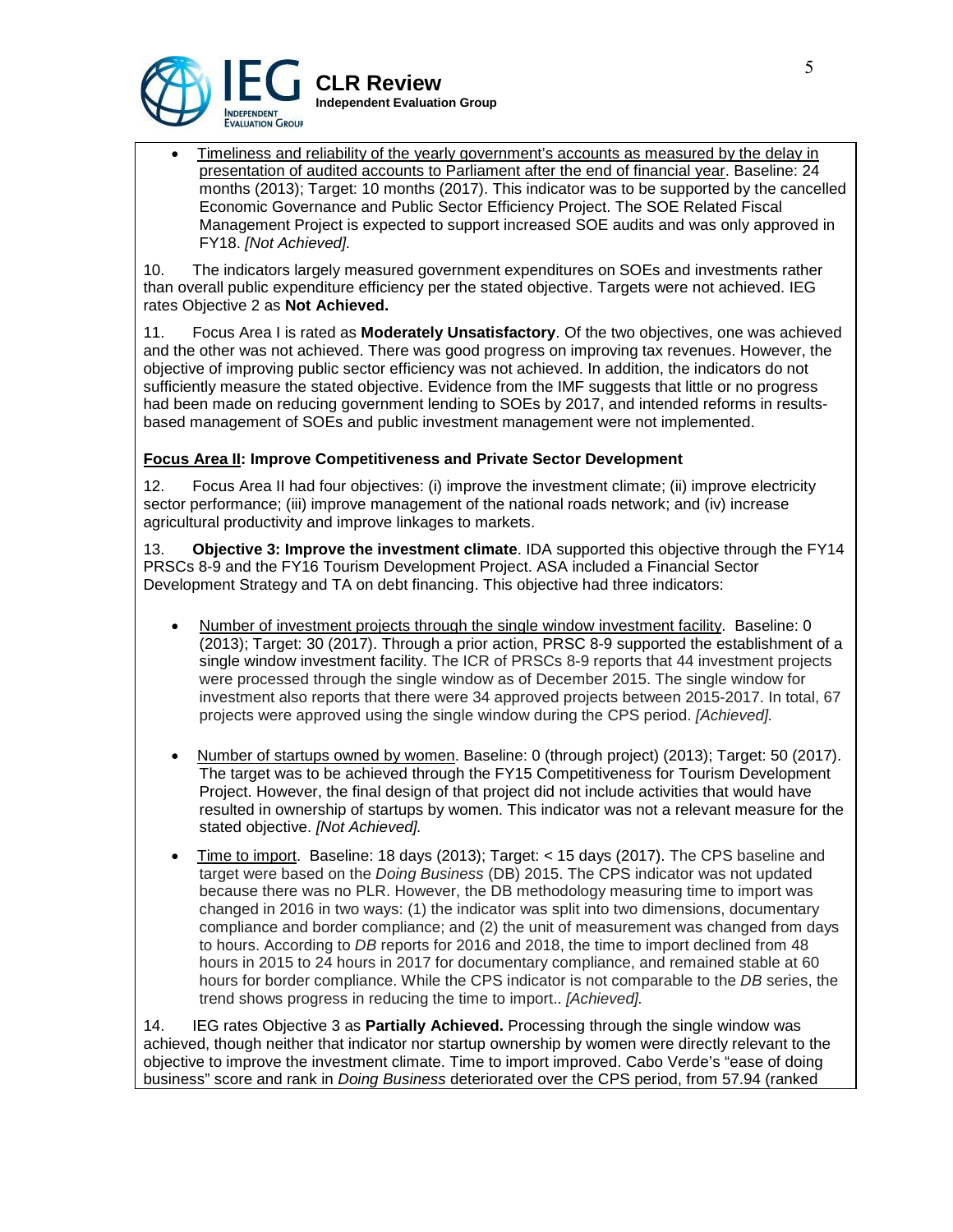

 $122<sup>nd</sup>$ ) in the 2015 report to 55.28 (ranked 129<sup>th</sup>) in 2017. The score improved slightly in the 2018 report, to 56.24, but the rank remained essentially stagnant at 127<sup>th</sup>.

15. **Objective 4: Improve electricity sector performance**. IDA supported this objective through the FY12 Recovery and Reform of Electricity Sector Project. This objective had two indicators:

- Increased electricity generation. Sao Vicente: baseline: 66.01 Gwh/year (2011); target: 97 Gwh/year (2016); Santiago: baseline: 198.52 Gwh/year (2011); target: 267.77 Gwh/year (2016). According to the ICRR of the FY12 Recovery and Reform of Electricity Sector Project, in São Vicente, electricity generation reached 79.09 Gwh/year as of March 2018. In Santiago, it reached 241.8 Gwh/year as of March 2018. *[Partially Achieved].*
- Reduction of total electricity losses on Santiago Island. Baseline: 35.4% (2011); Target: 25.4% (2016). According to the ICRR of the FY12 Recovery and Reform of Electricity Sector Project, electricity losses on Santiago were 36.3% as of March 2018. *[Not Achieved].*

16. On balance, IEG rates Objective 4 as **Partially Achieved.** The stated objective is broad and refers to sector performance. However, the indicators defining the objective were narrowly focused on Sao Vicente and Santiago. There was limited progress in electricity generation, but no progress in the reducing losses in Santiago Island.

17. **Objective 5: Improve management of national road networks**. IDA supported this objective through FY13 Transport Sector Reform Project. This objective had one indicator:

• Roads in good and fair condition, as a percentage of all national roads. Baseline: 50 (2013); Target: 75 (2017). The percentage of roads in good and fair conditions increased to 62% as of August 2016 and 89% as of February 2018, according to the ISRs for the Transport Sector Reform Project. No information is available for 2017. *[Achieved].*

18. IEG rates Objective 5 as **Achieved.** Improvement in road conditions suggests that management of the road network has improved.

19. **Objective 6: Increase agriculture productivity and improve linkages to markets**. The CLR reports that planned support for this objective was dropped due to reorientation of government priorities toward addressing the macro situation and SOEs. This objective had two indicators:

- Average yield of key agriculture commodities. No baseline was provided in the CPS. The target was an increase of 15% by 2017. This indicator was not achieved as the supporting project was dropped. *[Not Achieved].*
- Number of beneficiaries of improved technologies. Baseline: 0 (through project). Target: 40% of female beneficiaries using improved technologies (2017). The indicator was not achieved as the planned project was dropped. *[Not Achieved].*

20. The program interventions that were expected to support this objective did not materialize due to changes in government priorities. IEG rates Objective 6 as **Not Achieved.**

21. Focus Area II is rated as **Unsatisfactory**. Of the four objectives, one was achieved, two were partially achieved, and one was not achieved. There was good progress in the management of the national road network. However, there was limited progress in the electricity sector, and limited evidence of achievement on improving the investment climate. The planned intervention in the agriculture sector was dropped, and therefore there was no progress on increasing agricultural productivity and improving market linkages that can be attributed to the program.

#### Overall Assessment and Rating

22. IEG rates the CPS development outcome as **Unsatisfactory**. Of the six objectives, two were achieved, two were partially achieved, and two were not achieved. On Focus Area I, there was good progress on improving tax revenues. The burden of lending to the major SOEs remained high, planned reforms in public management and auditing were not implemented, and there were no convincing measures of overall improvement in public expenditure efficiency that might have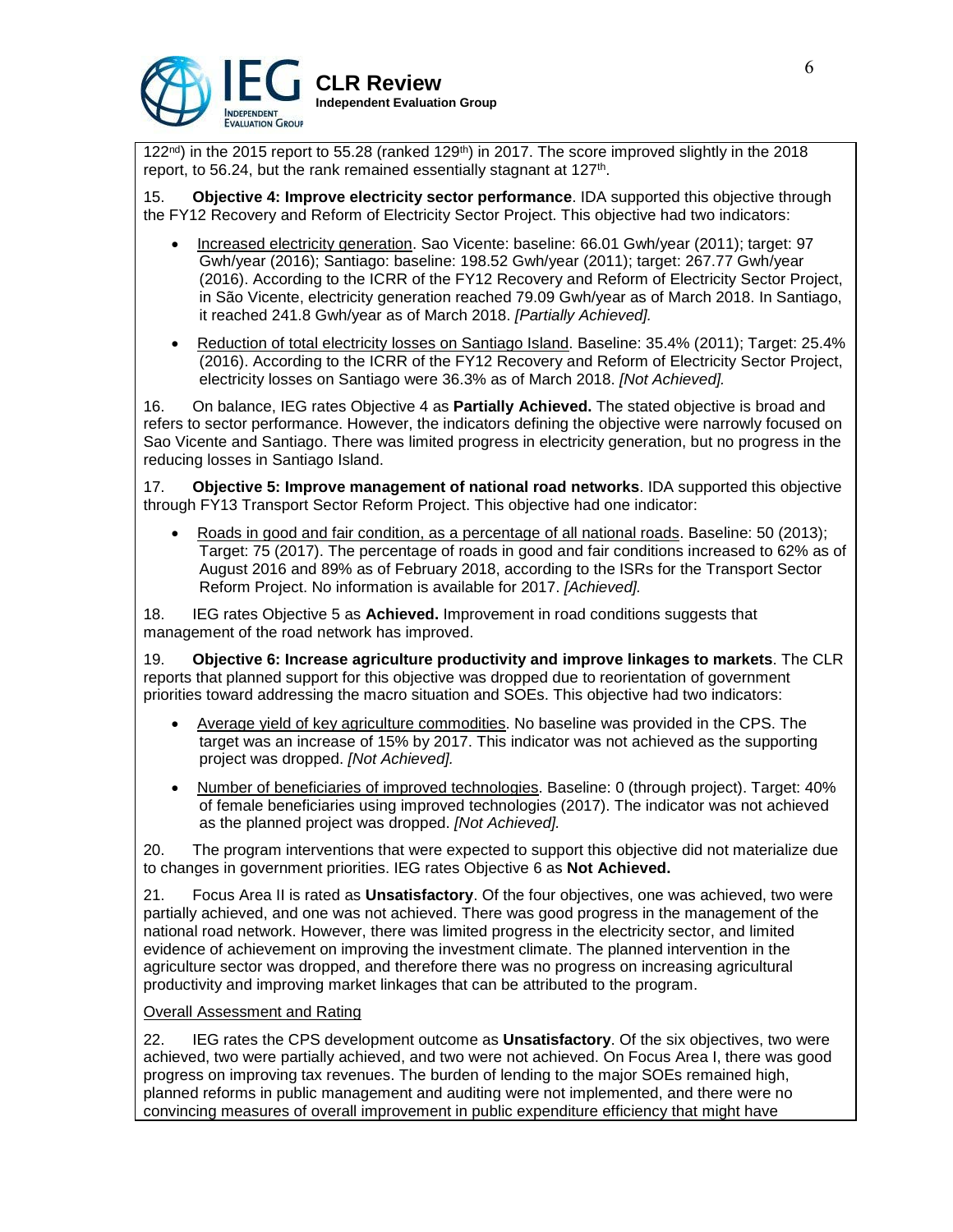

contributed to macro-fiscal stability. On Focus Area II, road network conditions improved, indicative of improvements in management. Only one of the program indicators was an adequate measure of improved investment climate, and other data suggest that the business climate was stagnant, at best. Electricity sector performance gains were minimal, with losses increasing and generation not reaching program targets. Planned interventions in the agriculture sector were not implemented.

| <b>Objectives</b>                                                                             | <b>CLR Rating</b>                | <b>IEG Rating</b>                |  |
|-----------------------------------------------------------------------------------------------|----------------------------------|----------------------------------|--|
| Focus Area I: Enhancing Macro-Fiscal Stability -<br>Setting the Foundation for Renewed Growth | <b>Moderately Unsatisfactory</b> | <b>Moderately Unsatisfactory</b> |  |
| Objective 1: Improve tax revenues                                                             | Achieved                         | Achieved                         |  |
| Objective 2: Improve public expenditure efficiency                                            | Not Achieved                     | Not Achieved                     |  |
| Focus Area II: Improve Competitiveness and<br><b>Private Sector Development</b>               | <b>Moderately Unsatisfactory</b> | Unsatisfactory                   |  |
| Objective 3: Improved investment climate                                                      | Partially Achieved               | Partially Achieved               |  |
| Objective 4: Improved electricity sector performance                                          | Partially Achieved               | Partially Achieved               |  |
| Objective 5: Improved management of national<br>roads network                                 | Achieved                         | Achieved                         |  |
| Objective 6: Increase agricultural productivity and<br>improved linkages to markets           | Not Achieved                     | Not Achieved                     |  |

## **6. WBG Performance**

#### Lending and Investments

23. At the beginning of the CPS period, IDA total commitments were \$92 million, with one Development Policy Financing (DPF) operation and three Investment Project Financing (IPF) operations. During the CPS period IDA commitments amounted to \$42 million comprising three new operations in the form of one DPF operation (PRSC 9) and three IPF operations, including one Additional Financing in transport. The approved lending commitments during the CPS period were lower than planned in terms of volume (\$50 million) and number of projects (new lending reduced from seven to three projects). The new lending portfolio reflected a marked departure from the planned portfolio in response to shifting government priorities, which moved away from SOE reform through the use of performance-based management contracts, toward a focus on reduction of fiscal risk, control of public sector balances, more fundamental restructuring and privatization of SOEs, and private sector participation in the economy. As a result, five planned operations were dropped, including two DPF operations (PRSC 10-11), two IPFs on governance and public sector efficiency and multisectoral infrastructure, and a West Africa Agricultural Productivity Program project. Risks related to SOE liabilities and rising public debt led to dropping the two PRSCs and a reallocation of resources toward fiscal and SOE reform. IDA leveraged its assistance with Trust Fund (TF) support for two small operations, one pre-existing operation supporting setting up the National Investment System (\$0.7 million), and one new operation in solar energy systems (\$1.0 million).

24. During the CPS period, Cabo Verde's portfolio at exit performed less well than the average for Africa and Bank-wide. Three projects validated by IEG were rated, Moderately Unsatisfactory for one and Unsatisfactory for the two PRSC series. Although based on a small sample, this is a significant underperformance compared to the average for Africa (70% of projects and 74% of commitments rated MS or better) and Bank-wide (75% of projects and 85% of commitments MS or better). The risk to development outcome rating was moderate in one of Cabo Verde's two closed projects, which represented only 22% of commitments, and significant for two. This reflected a higher risk in terms of commitments than the Africa portfolio (moderate or lower risk in 28% of projects reflecting 28% of commitments) and the Bank overall (40% of projects and 43% of commitments). The relatively high risk in terms of commitments combined with poor outcomes reflects that few outcomes were achieved,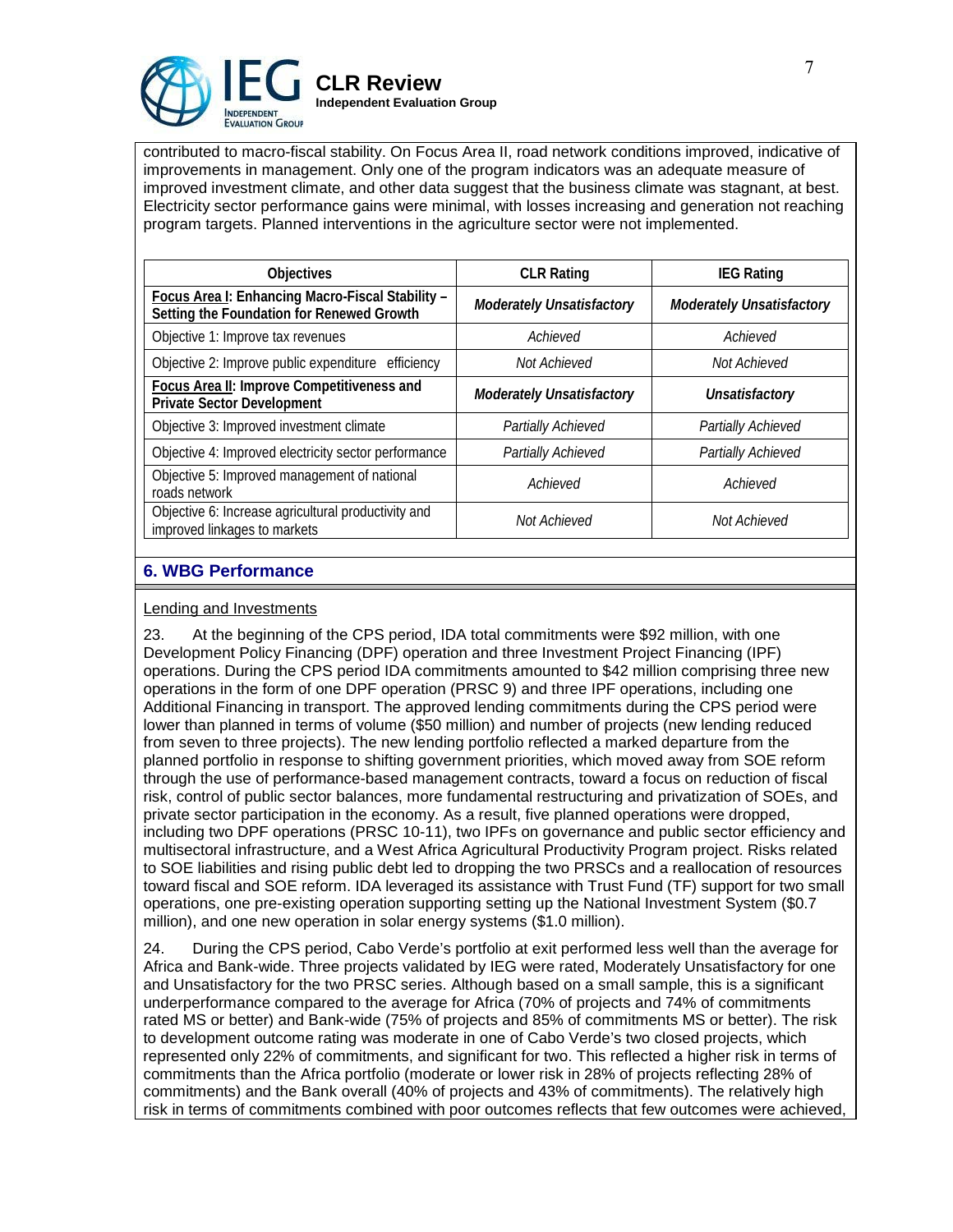

and what little was achieved remained at risk at the end of the CPS period due to continuing challenges with the macro-fiscal and public debt situation.

25. Cabo Verde's active IDA portfolio performance as measured by percentage of projects at risk performed well. None of its three projects were at risk, compared with 25.8% of projects and 31.7% of commitments at risk in Africa, and 23.9% of projects and 22.6% of commitments at risk Bank-wide. However, while the absence of projects at risk may reflect better portfolio management, it may also indicate lack of realism in rating given the poor performance of closed projects. The CLR reports that, during the CPS period, there were difficulties obtaining timely approvals from the Bank for some project-financed activities; these delays were later resolved, though the CLR does not say how. According to the CLR, although Bank supervision missions were regular, they were sometimes repetitive and poorly planned. Earlier enhancements of presence on the ground could have helped address these difficulties.

26. During the CPS period, IFC did not have any new net investment commitment for the country. For FY18, IFC made a new net commitment of \$6.2 million with its financial sector client for scaling up its SME business. IFC's advisory service (AS) engagement during the CPS period led to this new investment opportunity for IFC. During the review period, IEG did not evaluate any IFC projects by validating Expanded Project Supervision Reports (XPSRs) of IFC investment project by producing EvNotes.

27. MIGA did not underwrite any guarantee during the review period.

### Analytic and Advisory Activities and Services

28. During the CPS period, eight ASA were completed, all of which were Technical Assistance (TA). TA covered important topics for Cabo Verde, especially to address rising macroeconomic/fiscal vulnerabilities, statistical capacity, access to financing for MSMEs, money laundering/terrorism financing, and tourism. However, one TA on social protection was not aligned with the lending portfolio or the division of labor among development partners. There are several verified instances of government use of ASA. For example, a Post-Disaster Needs Assessment in 2015 was done following a 2014 eruption on Fogo. in cooperation with the European Union (EU), Luxembourg, and UN agencies. Engagement under the PDNA led the government to request the Bank for a DPO with a Catastrophe Deferred Drawdown Option (Cat DDO, P160628 approved in FY18) to strengthen the institutional framework for disaster and climate-risk management and incorporate resilience factors into territorial and development planning. A 2017 Debt Management Performance Assessment and follow-on TA program helped the government identify areas for debt management reforms. However, some planned ASA/TA programs in rural and human development were not delivered, as the knowledge program was reoriented toward SOE and the debt agenda. None of the ASA was disseminated through the Bank's Open Knowledge portal.

#### Results Framework

29. The CPS results framework reflected well the link between the government's strategy, the CPS objectives, and the planned supporting interventions. The objectives addressed some of the more critical constraints facing the country. Most of the indicators were measurable, with baselines, targets, and associated dates. Nevertheless, the results framework had several shortcomings. First, the causal chain between the planned interventions and intended outcomes was not always clear and convincing, for example, on actions to improve overall expenditure efficiency. Second, outcome indicators were not consistently adequate measures of the objectives, such as those used to gauge the investment climate and electricity sector performance. Third, the results of other operations, including SME capacity building and two TF-supported operations, as well as planned IFC contributions, were not captured in the results matrix. Fourth, there were objectives without supporting interventions, such as the agricultural productivity objective.

#### Partnerships and Development Partner Coordination

30. The Bank and IMF partnered effectively on the tax revenue agenda. The Bank has been a member of the multi-donor Budget Support Group (BSG) which includes representatives from both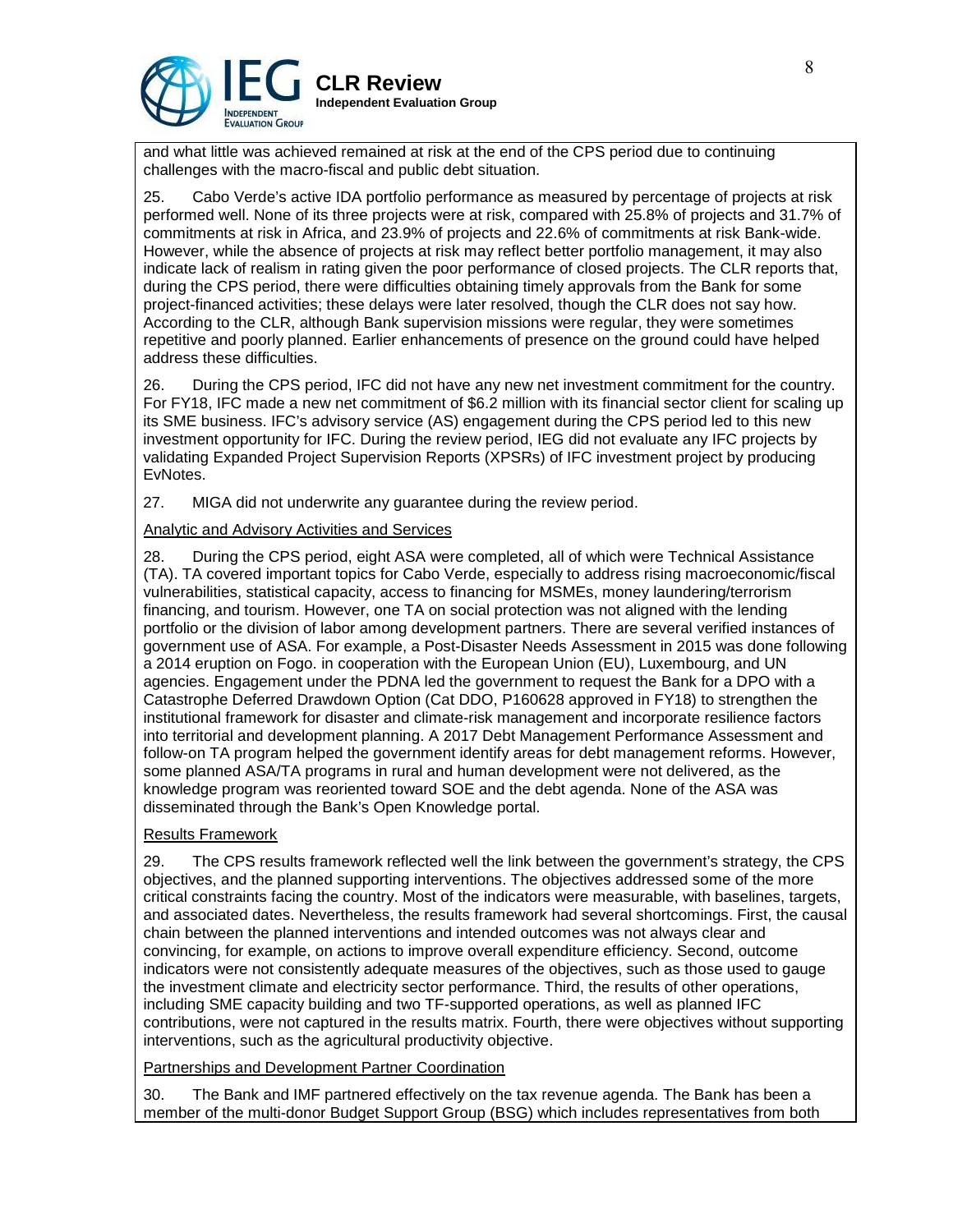

multilateral agencies, including the African Development Bank (AfDB) and EU, and bilateral partners (Luxembourg and Portugal). While the BSG is tasked with promoting a harmonized approach in supporting Cabo Verde through a division of labor among development partners, the OECD reported in 2018 that its energy and effectiveness declined following Cabo Verde's graduation from LDC status in 2007. Following the BSG's division of labor, the Bank focused on macroeconomic stability and support for competitiveness and infrastructure development, while other partners worked on human capital development. The Bank cooperated with the EU, Luxembourg, and UN agencies on the Post-Disaster Needs Assessment following the 2014 eruption on Fogo. It also worked with Denmark and Japan through the Small Island Development States Sustainable Energy Initiative Multi-Donor Trust Fund which supports the \$1 million FY16 Distributed Solar Energy Systems project (P151979) to install renewable energy generation capacity and assess the market for distributed energy investments.

### Safeguards and Fiduciary Issues

31. During the CPS period, one operation was closed and validated by IEG in the trade and competitiveness practice. The CLR does not discuss environmental and social safeguards compliance during the CPS. The project ICR and ICRR report satisfactory compliance with safeguards requirements. No Inspection Panel case was recorded during the CPS.

32. There was no INT activity during the CPS period.

### Ownership and Flexibility

33. The alignment of the CPS objectives with the PSRSP III initially suggested strong government commitment to implement the CPS program. However, after elections in 2016 and in response to the urgent need to restore fiscal stability, the government pivoted away from performance-based management and public financial management reforms toward restructuring and privatization of SOEs. This shift in priorities prompted a reorientation and consolidation of the CPS portfolio toward SOEs, debt management, and binding constraints to private sector development. As a result of the program's reorientation, several planned projects (including PRSC 10/11) were dropped and new projects were prepared during the CPS, but were approved in FY 18 and 19, outside the CPS period under review. Results for these new operations are expected to materialize after this CPS period. PRSCs 8-9 which provided the centerpiece of Bank support to the government reform agenda did not produce results as envisaged due to design complexity and insufficient government ownership and commitment. The Bank terminated the PRSC 10 series as six of the 10 triggers were not met.

### WBG Internal Cooperation

34. The CPS envisioned that the Bank, IFC, and MIGA would support joint or complementary programs in transport and energy, directly or through PPPs. There is, however, little if any substantive evidence of cooperation. The CLR notes that IFC worked closely with the Bank on the investment climate and Doing Business indicators, which led to a Doing Business Task Force and adoption of a national Action Plan for investment climate reforms. The CLR also notes that information sharing between the Bank, IFC, and MIGA was adequate, but that coordination on the MSME agenda and access to financing was weak.

#### Risk Identification and Mitigation

35. The CPS identified three substantial risks to the program's implementation: external (uncertain global economic scenario), domestic (national elections in 2016), and operational (institutional and technical capacity). Planned mitigation strategies included delivery of the PRSC series, the implementation of a broadly targeted communications strategy on the reform agenda, and capacity building support. According to the CLR, several of these strategies were carried out, including dialogue between the government and private sector to advance key privatizations, but some important elements – most notably, the communications effort targeting private sector and other entities – were not implemented. However, use of the PRSCs as mitigating measures to address ex ante risks to the program does not seem appropriate. In the event, PRSCs 8/9 did not perform well, and the planned PRSC 10/11 series was dropped. Support was provided for statistical capacity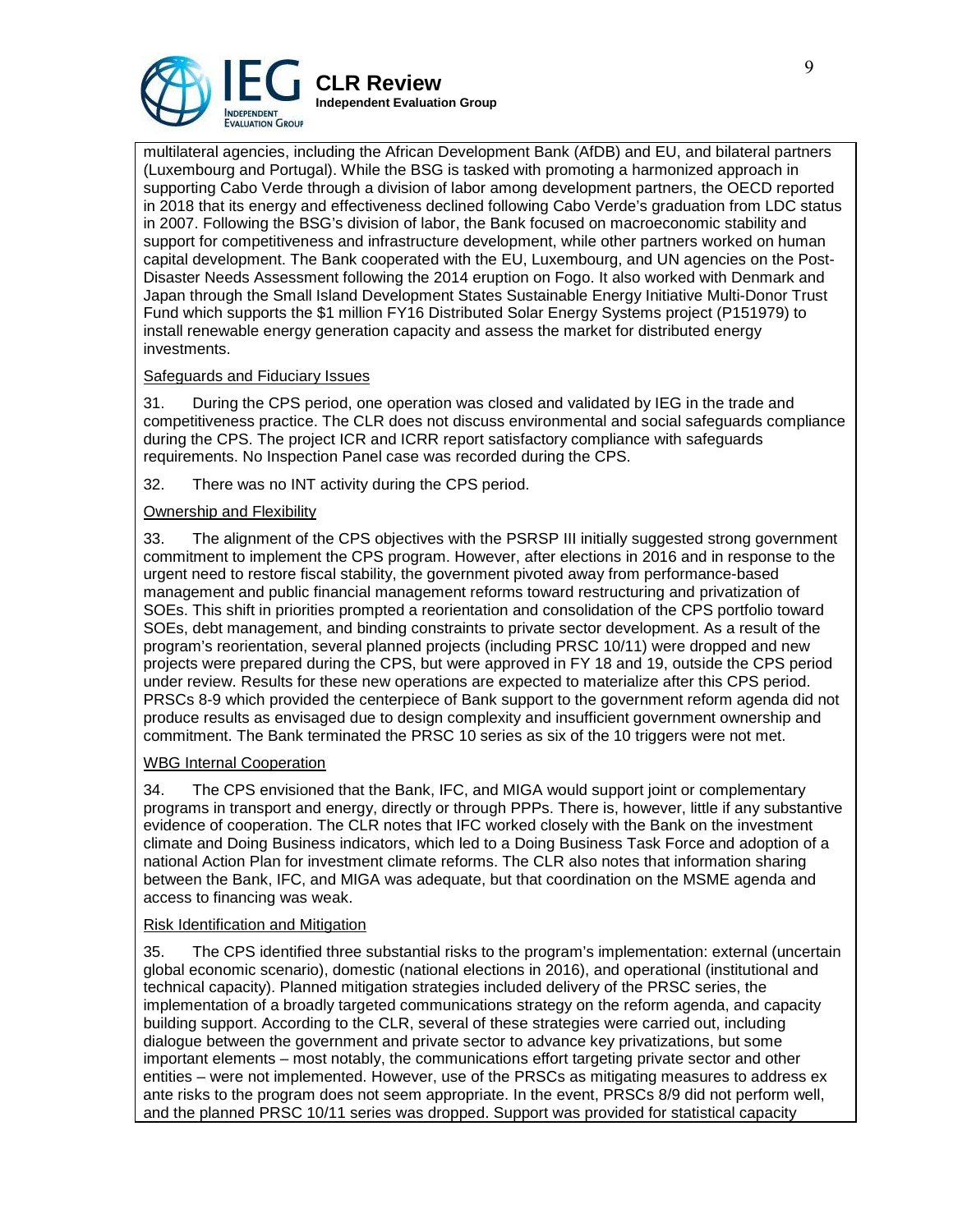

development. However, although the Bank supported an assessment of reform options for two major SOEs (the airline and social housing), few steps were taken to develop the limited capacity of the relatively small government team to implement these major reforms simultaneously. Overall, risk mitigation strategies were both insufficient and under-implemented. Risks related to SOE liabilities, rising public debt, and insufficient incentives for the private sector to take a more active role in the economy were underestimated, necessitating a reshuffling of the portfolio midway through the CPS period.

### Overall Assessment and Rating

36. IEG rates WBG performance as **Fair**. The CPS design addressed the country's critical development challenges and benefited from alignment with GPRSP III and with the twin corporate goals. The planned use of instruments was generally appropriate to address investment and policy needs. The WBG planned division of labor with other development partners through the Budget Support Group. However, CPS selectivity was mixed. The number of objectives was not reduced as planned interventions were dropped in response to changing government priorities. The CPS also had important design weaknesses. The causal chain between the planned interventions and intended outcomes was not always clear and convincing, and many outcome indicators were inadequate. Risk identification and mitigation measures were also inadequate and underestimated.

37. The CPS objectives were initially aligned with government strategy, but a mid-course shift in priorities prompted a reorientation and consolidation of the portfolio toward privatization of SOEs, debt management, and binding constraints to private sector development. The Bank did not conduct a PLR, missing the opportunity to adjust the CPS design and results matrix to reflect changes in country conditions, government priorities, and fiscal developments. Risk mitigation was both inadequate and under-implemented, underestimating risks related to SOE liabilities, rising public debt, and reluctance of the private sector to take a more active role. Actual IFC engagement was well below plans, and there was little evidence of substantive cooperation between the Bank and IFC. ASA covered important topics for the country, especially on debt management and access to finance for MSME. Division of labor with development partners was appropriate. During the CPS period, Cabo Verde's portfolio at exit performed less well than the averages for Africa and Bank-wide. While the active portfolio did not have projects at risk, there were some implementation challenges that may indicate lack of realism in ratings given weak performance of closed projects. Compliance with safeguards requirements was satisfactory with the proper application of due diligence activities. There was no INT activity during the CPS period.

# **7. Assessment of CLR Completion Report**

38. The CLR provides a thorough and consistent assessment of the CAS development outcomes and Bank performance. It contains cogent analysis of the Bank's risk assessment and contribution to country outcomes, as well as the impact of not doing a PLR. Its discussion of the factors limiting IFC engagement during the CPS period is detailed and candid. However, the CLR does not provide verifiable evidence for all indicators, and it is not sufficiently analytical on the quality of the results framework and the adequacy of the indicators to measure achievement of the objectives. It also does not sufficiently address portfolio performance issues including safeguards issues.

# **8. Findings and Lessons**

39. The CLR highlighted six lessons: (i) increased Bank presence on the ground may facilitate dialogue with authorities and improve understanding of implementation challenges; (ii) strong ownership of structural reforms is essential, along with long-term engagement to reinforce that ownership; (iii) account must be taken of political economy challenges and limited institutional and technical capacity to implement reforms; (iv) extension of a CPS time frame and adoption of a flexible approach can allow results to mature and permit adjustment to emerging developments or implementation delays; (v) financial resources should be concentrated on fewer operations in key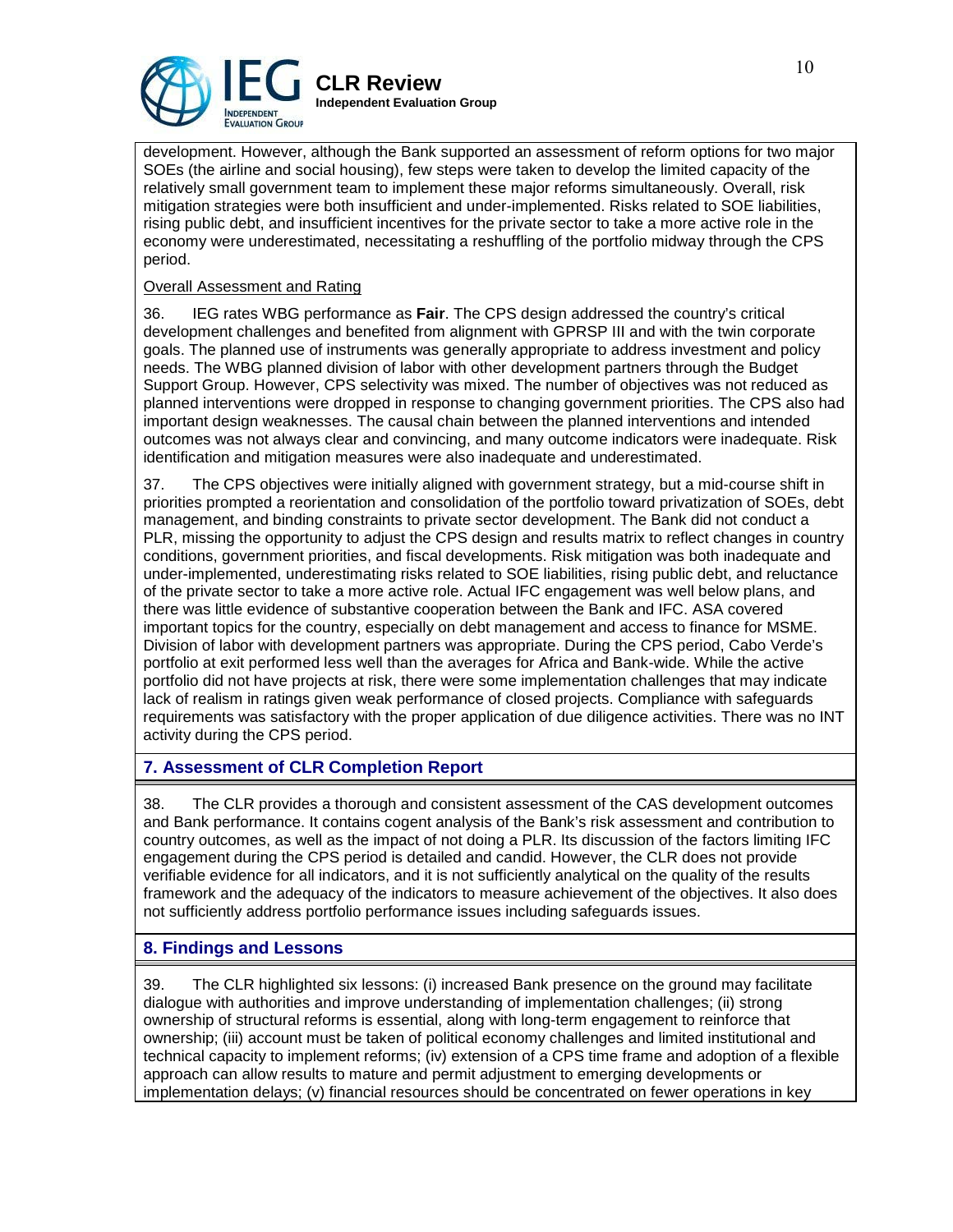

sectors; and (vi) increased government capacity and commitment is required in order to implement the SOE reform agenda and create space for more private sector activity.

- 40. IEG adds the following lessons:
	- Effective use of the PLR is crucial in the face of evolving country contexts and government priorities. In the case of Cabo Verde, not doing a PLR was a missed opportunity to reflect the course corrections that were taken in response to changing country conditions and government priorities, and to adjust the CPS results framework. As a result, shortcomings in the original design were not corrected and CPS objectives were not dropped when the supporting interventions did not materialize. The misalignment between CPS objectives and Bank Group interventions thus resulted in poor program results at the end of the CPS period. Going forward, the Bank needs to be more deliberate and systematic in its mid-course assessment under the new CPF.
	- IFC can invest only where there are experienced sponsors with viable projects who have been given clear signals from the government in support of the privatization agenda. The CPS's expectations of IFC involvement in this case were premature. A focused assessment of likely areas attractive for private investment may be appropriate, and the government will have to cede space convincingly for private operators to enter key sectors.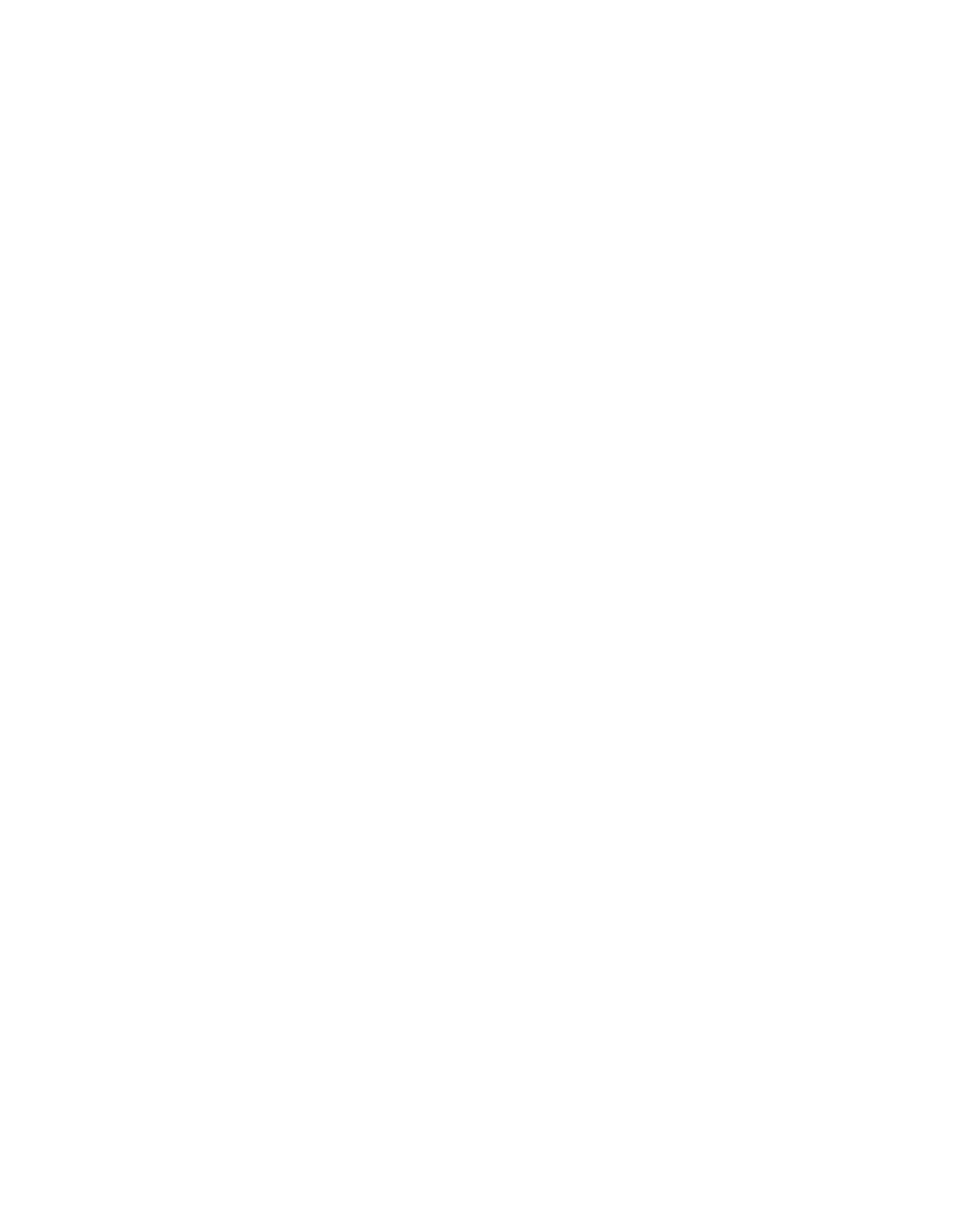

**Annex Table 1: Summary of Achievements of CPS Objectives – Cabo Verde Annex Table 2: Cabo Verde Planned and Actual Lending, FY15-FY17 (\$, millions) Annex Table 3: Advisory Services & Analytics for Cabo Verde, FY15-17 Annex Table 4: Cabo Verde Grants and Trust Funds Active in FY15-17 (\$, millions) Annex Table 5: IEG Project Ratings for Cabo Verde, FY15-17 (\$, millions) Annex Table 6: IEG Project Ratings for Cabo Verde and Comparators, FY15-17 Annex Table 7: Portfolio Status for Cabo Verde and Comparators, FY15-17 Annex Table 8: Total Net Disbursements of Official Development Assistance and Official Aid for Cabo Verde (\$, millions) Annex Table 9: Economic and Social Indicators for Cabo Verde, FY15-17 Annex Table 10: List of IFC Investments in Cabo Verde (\$, millions) Annex Table 11: List of IFC Advisory Services in Cabo Verde (\$, millions) Annex Table 12: IFC net commitment activity in Cabo Verde, FY15 - FY17 (\$, millions) Annex Table 13: List of MIGA Projects Active in Cabo Verde, FY15-17 (\$, millions)**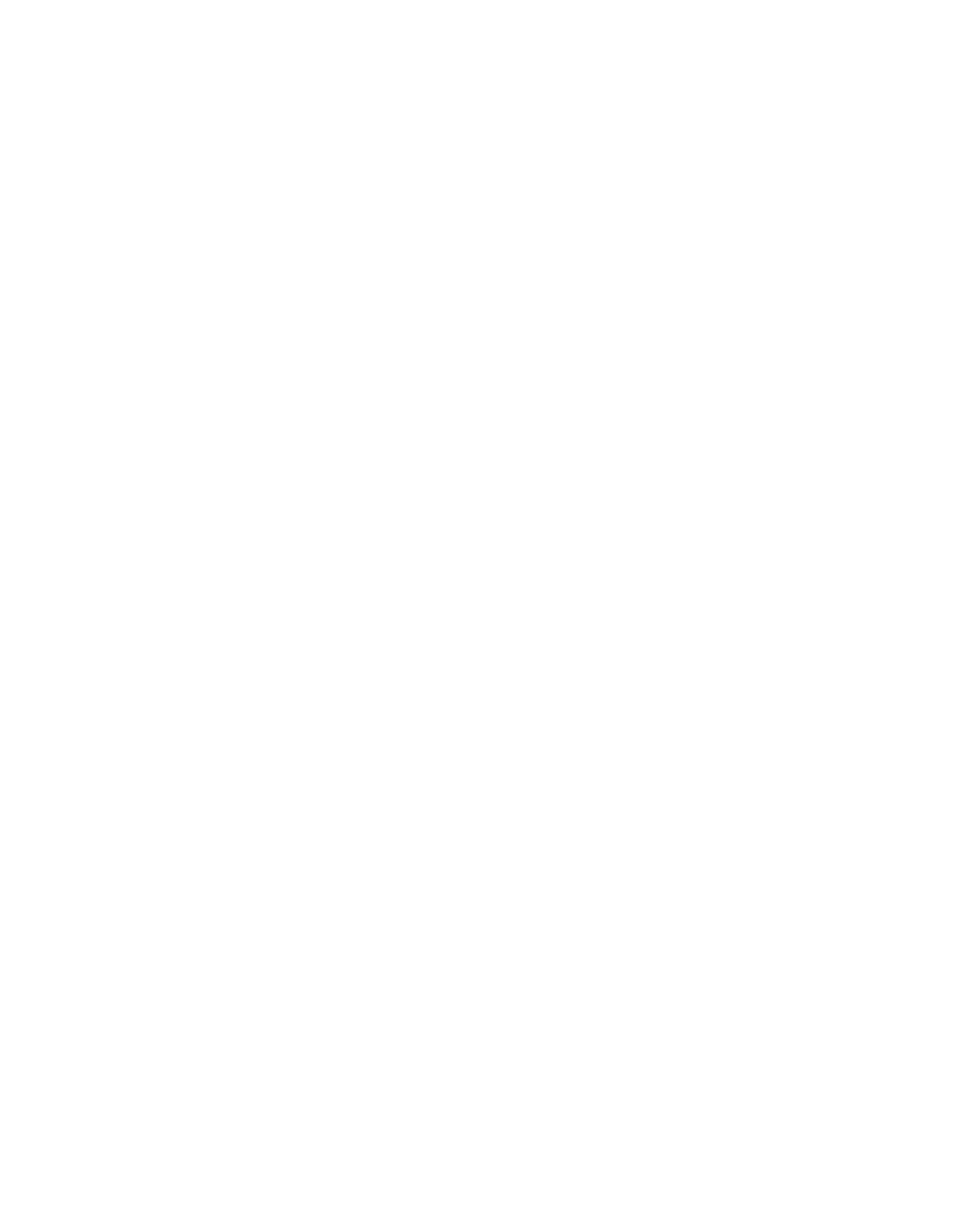

|                                            | CPS FY15-FY17: Focus Area I:                                                                                    |                                                                                                                                                                                                                                        |                                                                                                                                                                                                                                                                                                                                                                                                                                                                                                                              |  |  |
|--------------------------------------------|-----------------------------------------------------------------------------------------------------------------|----------------------------------------------------------------------------------------------------------------------------------------------------------------------------------------------------------------------------------------|------------------------------------------------------------------------------------------------------------------------------------------------------------------------------------------------------------------------------------------------------------------------------------------------------------------------------------------------------------------------------------------------------------------------------------------------------------------------------------------------------------------------------|--|--|
|                                            | <b>Enhancing Macro-Fiscal</b>                                                                                   | <b>Actual Results</b>                                                                                                                                                                                                                  |                                                                                                                                                                                                                                                                                                                                                                                                                                                                                                                              |  |  |
|                                            | Stability-Setting the                                                                                           |                                                                                                                                                                                                                                        | <b>IEG Comments</b>                                                                                                                                                                                                                                                                                                                                                                                                                                                                                                          |  |  |
|                                            | foundation for renewed growth                                                                                   |                                                                                                                                                                                                                                        |                                                                                                                                                                                                                                                                                                                                                                                                                                                                                                                              |  |  |
|                                            | 1. CPS Objective: Improved tax revenues                                                                         |                                                                                                                                                                                                                                        |                                                                                                                                                                                                                                                                                                                                                                                                                                                                                                                              |  |  |
|                                            |                                                                                                                 |                                                                                                                                                                                                                                        |                                                                                                                                                                                                                                                                                                                                                                                                                                                                                                                              |  |  |
|                                            | Indicator 1: Domestic revenue to<br>GDP ratio<br>Baseline: 21.0% (2012)<br>Target: 24% (2017)                   | The ICR:MU of PRSC VIII/IX<br>reports that the domestic<br>revenue to GDP ratio increased<br>from 21.6% in 2012 to 26.4% as<br>of December 2015. The CLR<br>reports that domestic revenue<br>to GDP ratio was 25% in 2017.<br>Achieved | The objective was supported by the<br>Poverty Reduction Support credit VIII<br>and IX (P127411, FY14; P147015,<br>FY16).<br>There is a disconnect with the objective<br>which relate directly to tax revenues in<br>particular and not domestic revenue.<br>Domestic revenues improved during the<br>CPS period. The IMF reports that tax<br>and non-tax revenues as a percent of<br>GDP rose from 24.4% in 2015 to 24.9%<br>in 2017 (2019 Article IV). The IMF<br>estimates tax and non-tax revenue to be<br>26.7% in 2018. |  |  |
| <b>Major</b><br>Outcome<br><b>Measures</b> |                                                                                                                 |                                                                                                                                                                                                                                        | Similarly, tax revenue indicators<br>improved between 2015 and 2017. The<br>IMF also reports that tax revenues as a<br>percent of GDP rose from 19.2% in 2015<br>to 20.7% in 2017 and is estimated to be<br>21.9% in 2018 (2019 Article IV).                                                                                                                                                                                                                                                                                 |  |  |
|                                            | 2. CPS Objective: Improved public expenditure efficiency                                                        |                                                                                                                                                                                                                                        |                                                                                                                                                                                                                                                                                                                                                                                                                                                                                                                              |  |  |
|                                            | Indicator 1: Reduction of GoCV<br>lending to SOEs as a % of GDP<br>Baseline: 8.8% (2013)<br>Target: 6.7% (2017) | The CLR reports that for 2017<br>lending to SOEs fell to 0.4% of<br>GDP. However, IEG could not<br>verify this information. The 2019<br>Article IV report of the IMF                                                                   | The objective was supported by the<br>Poverty Reduction Support credit VIII<br>and IX (P127411, FY14; P147015,<br>FY16).                                                                                                                                                                                                                                                                                                                                                                                                     |  |  |
|                                            |                                                                                                                 | shows that central government<br>liabilities resulting from on-<br>lending to the six largest SOEs<br>increased from 13.9% of GDP<br>in 2014 to 18.4% in 2017.<br>Not Achieved                                                         | The <b>ICR:MU</b> of PRSC VIII/IX reports that<br>total financing to SOEs were reduced<br>from 14.4% in 2012 to 3.5% of GDP as<br>of December 2015. The FY18 project<br>SOE Related Fiscal Management<br>Project (P160796) further reports that as<br>of December 2017 this ratio was<br>reduced to 3.10% of GDP (ISR: S).                                                                                                                                                                                                   |  |  |
|                                            |                                                                                                                 |                                                                                                                                                                                                                                        | However, these ratios are for total<br>financing which include on-lending.                                                                                                                                                                                                                                                                                                                                                                                                                                                   |  |  |
|                                            | Indicator 2: Number of SOEs<br>with a results-based<br>management system                                        | The <b>ICR:MU</b> of PRSC VIII/IX<br>reports that 6 SOEs had results-<br>based management contracts                                                                                                                                    | The objective was supported by the<br>Poverty Reduction Support credit VIII                                                                                                                                                                                                                                                                                                                                                                                                                                                  |  |  |

# **Annex Table 1: Summary of Achievements of CPS Objectives – Cabo Verde**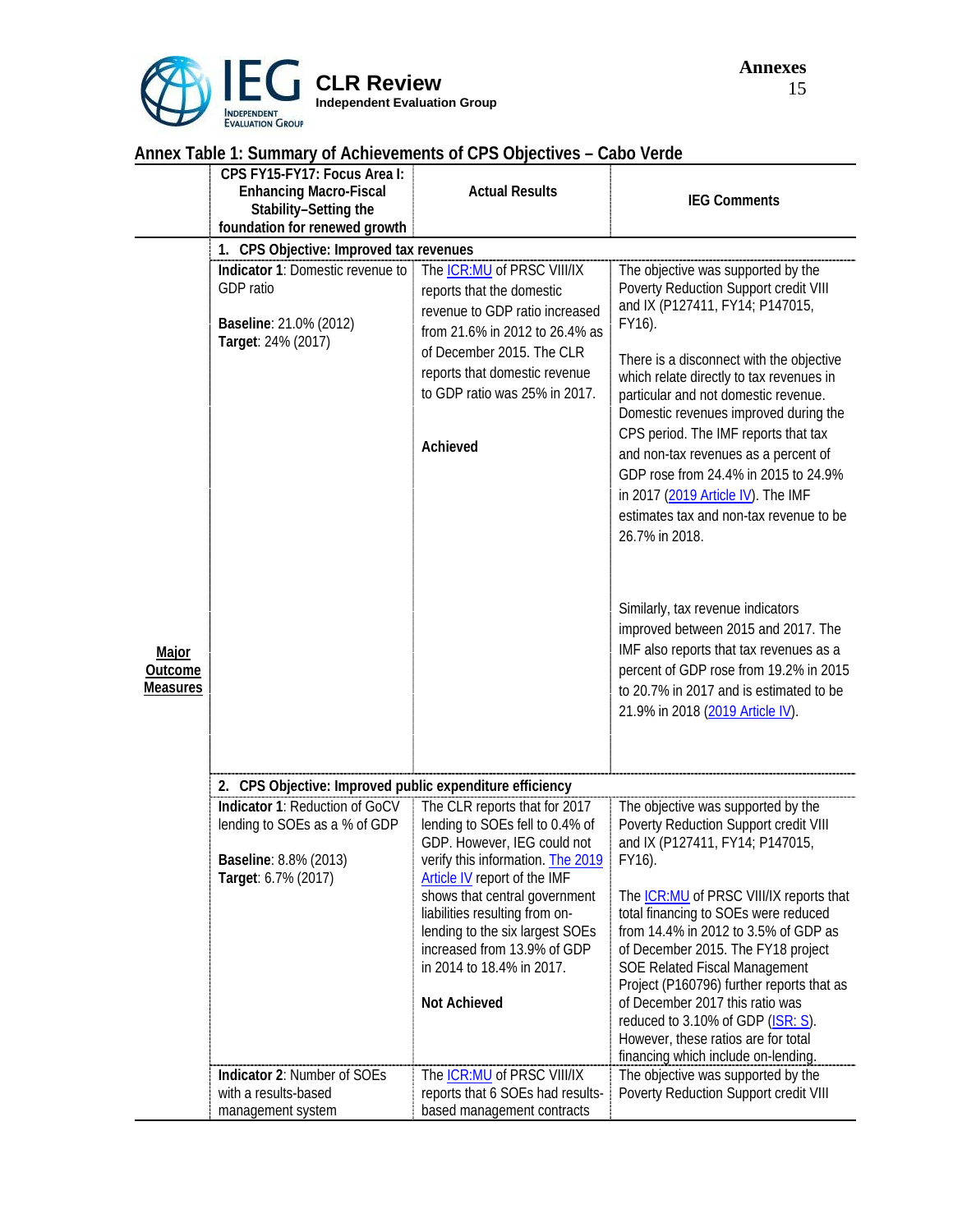

**Annexes** 16

|                                            | CPS FY15-FY17: Focus Area I:<br><b>Enhancing Macro-Fiscal</b><br>Stability-Setting the<br>foundation for renewed growth                                                                                                                                          | <b>Actual Results</b>                                                                                                                                                                                                                                                                                                                                                                               | <b>IEG Comments</b>                                                                                                                                                                                                          |
|--------------------------------------------|------------------------------------------------------------------------------------------------------------------------------------------------------------------------------------------------------------------------------------------------------------------|-----------------------------------------------------------------------------------------------------------------------------------------------------------------------------------------------------------------------------------------------------------------------------------------------------------------------------------------------------------------------------------------------------|------------------------------------------------------------------------------------------------------------------------------------------------------------------------------------------------------------------------------|
|                                            | <b>Baseline: 1 (2013)</b><br>Target: 5 (2017)                                                                                                                                                                                                                    | (between the government and<br>SOEs) as of December 2015.<br>However, the CLR reports that<br>by 2017 5 of the contracts had<br>been cancelled.                                                                                                                                                                                                                                                     | and IX (P127411, FY14; P147015,<br>FY16).                                                                                                                                                                                    |
|                                            | Indicator 3: Percentage of new<br>public investment projects in the<br>budget approved by the NIS<br><b>Baseline: 0 (2013)</b><br>Target: Higher than 50% (2017)                                                                                                 | Not Achieved<br>The ICR:MU of PRSC VIII/IX<br>reports that no public<br>investments have been<br>appraised and approved by the<br>NIS as of December 2015 due<br>to delays to work on the NIS,<br>despite the National Investment<br>Law being adopted. The 2017<br>African Economic Outlook<br>report indicated that the NIS<br>was yet to be operational in<br>2017 (AfDB)<br><b>Not Achieved</b> | The objective was supported by the<br>Poverty Reduction Support credit VIII<br>and IX (P127411, FY14; P147015,<br>FY16) and the Support to the Setting up<br>of the National Investment System (NIS)<br>(P143962, FY14).     |
|                                            | Indicator 4: Timeliness and<br>reliability of the yearly<br>government's accounts<br>measured by the delay in<br>presentation of audited accounts<br>to Parliament after the end of<br>financial year.<br>Baseline: 24 months (2013)<br>Target: 10 months (2014) | The CLR reports that the<br>indicator was planned to have<br>been achieved through the<br>cancelled Economic<br>Governance and Public Sector<br>Efficiency Project (EGPSE).<br><b>Not Achieved</b>                                                                                                                                                                                                  | The supporting project SOE Related<br>Fiscal Management Project (P160796,<br>FY18) was approved only in FY18.                                                                                                                |
|                                            | CPS FY15-FY17: Focus Area II:<br><b>Improving Competitiveness</b><br>and Private Sector<br>Development                                                                                                                                                           | <b>Actual Results</b>                                                                                                                                                                                                                                                                                                                                                                               | <b>IEG Comments</b>                                                                                                                                                                                                          |
|                                            | 3. CPS Objective: Improved investment climate                                                                                                                                                                                                                    |                                                                                                                                                                                                                                                                                                                                                                                                     |                                                                                                                                                                                                                              |
| Major<br><b>Outcome</b><br><b>Measures</b> | Indicator 1: Number of<br>investment projects through the<br>single window investment facility<br><b>Baseline: 0 (2013)</b><br>Target: 30 (2017)                                                                                                                 | The ICR: MU of PRSC VIII/IX<br>reports that 44 investment<br>projects were processed<br>through the single window for<br>investment as of December<br>2015. The single window for<br>investment (cvtradeinvest.com)<br>also reports that there were 34<br>approved projects between<br>2015-2017. In total, 67 projects<br>were approved using the single<br>window during the CPS period.          | The objective was supported by the<br>Poverty Reduction Support credit VIII<br>and IX (P127411, FY14; P147015).<br>The establishment of a single window<br>investment facility is part of PRSC<br>VIII/IX as prior action 8. |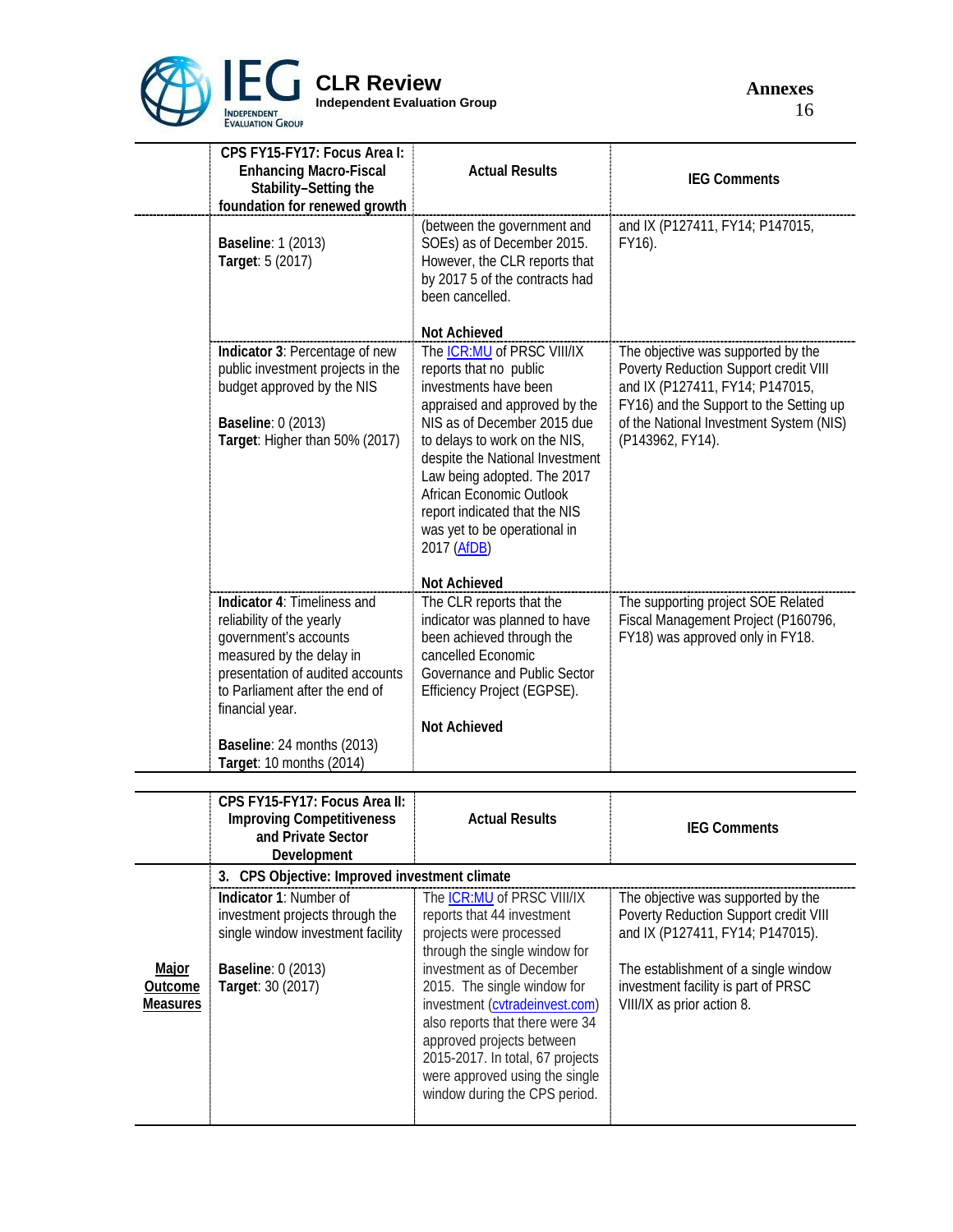

**CLR Review Independent Evaluation Group**

**Annexes** 17

| CPS FY15-FY17: Focus Area II:<br><b>Improving Competitiveness</b><br>and Private Sector<br>Development          | <b>Actual Results</b>                                                                                                                                                                                                                                                                                                                                                                                                                                                                                           | <b>IEG Comments</b>                                                                                             |
|-----------------------------------------------------------------------------------------------------------------|-----------------------------------------------------------------------------------------------------------------------------------------------------------------------------------------------------------------------------------------------------------------------------------------------------------------------------------------------------------------------------------------------------------------------------------------------------------------------------------------------------------------|-----------------------------------------------------------------------------------------------------------------|
|                                                                                                                 | Achieved                                                                                                                                                                                                                                                                                                                                                                                                                                                                                                        |                                                                                                                 |
| Indicator 2: Number of startups<br>owned by women<br>Baseline: 0 through project<br>(2014)<br>Target: 50 (2017) | The CLR reports that this<br>indicator was planned to be<br>achieved through the<br><b>Competitiveness for Tourism</b><br>Development Project<br>(P146666, FY15). However,                                                                                                                                                                                                                                                                                                                                      |                                                                                                                 |
|                                                                                                                 | project activities that would<br>have resulted in startups<br>owned by women were not<br>included in the final project<br>design.                                                                                                                                                                                                                                                                                                                                                                               |                                                                                                                 |
|                                                                                                                 | Not Achieved                                                                                                                                                                                                                                                                                                                                                                                                                                                                                                    |                                                                                                                 |
| Indicator 3: Time to import<br>(Days)<br><b>Baseline: 18 (2013)</b><br>Target: Lower than 15 days<br>(2017)     | The <b>ICR:MU</b> of PRSC VIII/IX<br>reports that it took 20 days to<br>import as of December 2015.<br>The CPS baseline and target<br>were based on the Doing<br>Business (DB) 2015. The CPS<br>indicator was not updated<br>because there was no PLR.<br>However, the DB methodology<br>measuring time to import was<br>changed in 2016 in two ways:<br>(1) the indicator was split into                                                                                                                       | The objective was supported by the<br>Poverty Reduction Support credit VIII<br>and IX (P127411, FY14; P147015). |
|                                                                                                                 | two dimensions, documentary<br>compliance and border<br>compliance; and (2) the unit of<br>measurement was changed<br>from days to hours. According<br>to Doing Business reports for<br>2016 and 2018, the time to<br>import declined from 48 hours<br>in 2015 to 24 hours in 2017 for<br>documentary compliance, and<br>remained stable at 60 hours for<br>border compliance. While the<br>CPS indicator is not<br>comparable to the DB series,<br>the trend shows progress in<br>reducing the time to import. |                                                                                                                 |
|                                                                                                                 | Achieved                                                                                                                                                                                                                                                                                                                                                                                                                                                                                                        |                                                                                                                 |
| 4. CPS Objective: Improved electricity sector performance                                                       |                                                                                                                                                                                                                                                                                                                                                                                                                                                                                                                 |                                                                                                                 |
| Indicator 1: Increase Electricity<br>generation; net (Gwh/year)                                                 | The IEG ICRR: MS of P115464<br>reports that the electricity<br>generation in São Vicente was                                                                                                                                                                                                                                                                                                                                                                                                                    | The objective was supported by the<br>Recovery & Reform of Electricity Sector<br>(P115464, FY12).               |
| São Vicente:                                                                                                    | increased to 79.1 GWh while                                                                                                                                                                                                                                                                                                                                                                                                                                                                                     |                                                                                                                 |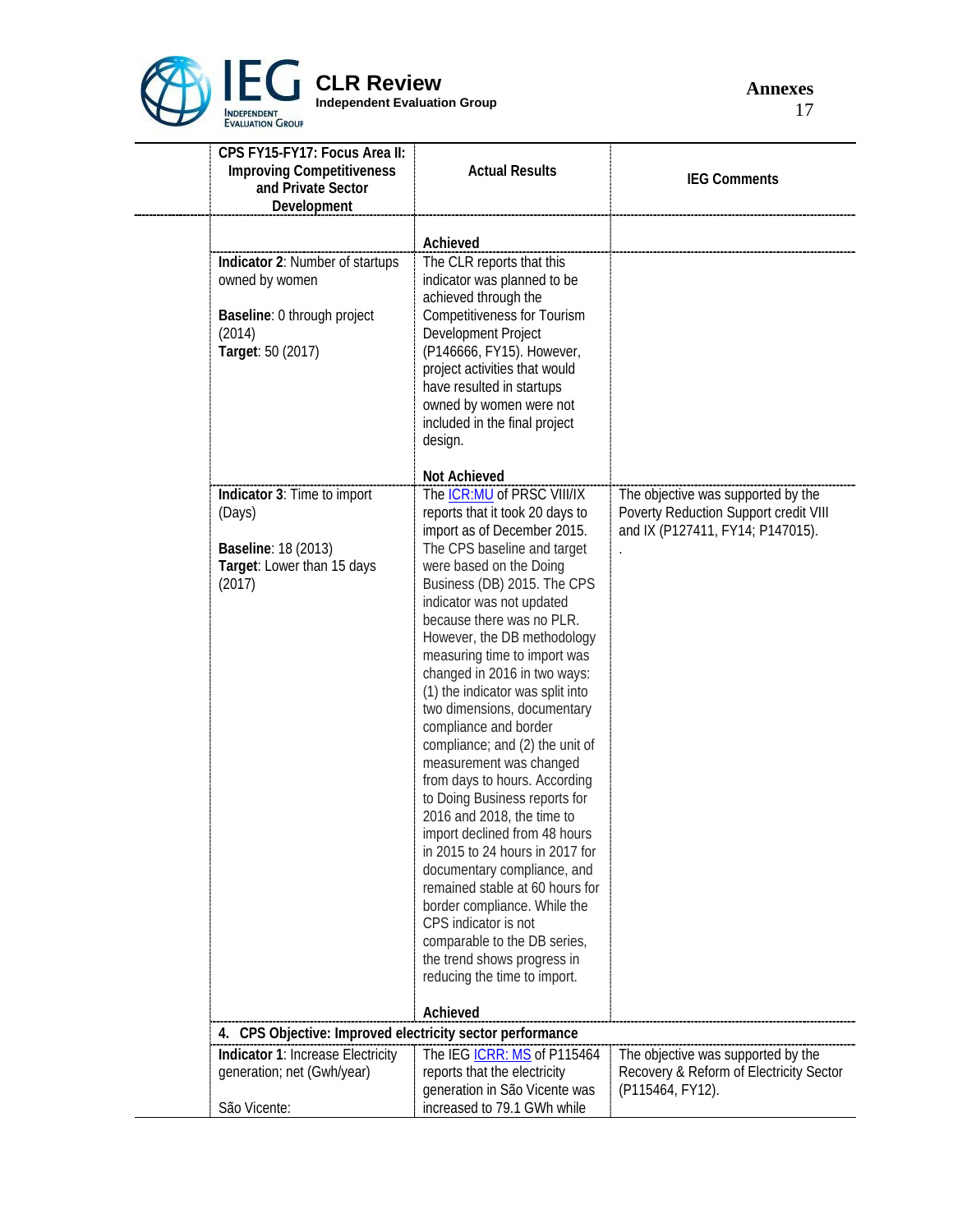

| CPS FY15-FY17: Focus Area II:<br><b>Improving Competitiveness</b><br>and Private Sector<br>Development                                 | <b>Actual Results</b>                                                                                                                                                                                                                                                      | <b>IEG Comments</b>                                                                                                                        |
|----------------------------------------------------------------------------------------------------------------------------------------|----------------------------------------------------------------------------------------------------------------------------------------------------------------------------------------------------------------------------------------------------------------------------|--------------------------------------------------------------------------------------------------------------------------------------------|
| Baseline: 66.01 (2011)<br>Target: 97 (2016)                                                                                            | generation in Santiago was<br>increased to 241.8 GWh as of<br>March 2018.                                                                                                                                                                                                  |                                                                                                                                            |
| Santiago:<br>Baseline: 198.52 (2011)<br>Target: 267.77 (2016)                                                                          | <b>Partially Achieved</b>                                                                                                                                                                                                                                                  |                                                                                                                                            |
| Indicator 2: Reduce total<br>electricity losses per year on<br>Santiago Island (%)                                                     | The IEG ICRR: MS of P115464<br>reports that electricity loses on<br>Santiago was 36.3 percent as<br>of March 2018.                                                                                                                                                         | The objective was supported by the<br>Recovery & Reform of Electricity Sector<br>(P115464, FY12).                                          |
| Baseline: 35.4% (2011)<br>Target: 25.4% (2016)                                                                                         | <b>Not Achieved</b>                                                                                                                                                                                                                                                        |                                                                                                                                            |
| 5. CPS Objective: Management of National roads network improved                                                                        |                                                                                                                                                                                                                                                                            |                                                                                                                                            |
| Indicator 1: Roads in good and<br>fair condition as a share of total<br>national roads (%)<br>Baseline: 50 (2013)<br>Target: 75 (2017) | The January 2017 <b>ISR: MS</b> of<br>P1265616 reports that 62% of<br>roads were in good or fair<br>condition as of Aug 2016. By<br>February 2018, 89% of the<br>roads were in good or fair<br>condition (May 2018 ISR: MS).<br>No data is available for 2017.<br>Achieved | The objective was supported by the<br>Cabo Verde - Transport Sector Reform<br>project (P126516, FY13).<br>Target was achieved with a delay |
| 6. CPS Objective: Increased agricultural productivity and improved linkages to markets                                                 |                                                                                                                                                                                                                                                                            |                                                                                                                                            |
| Indicator 1: Average yield of key<br>agricultural commodities<br>increased by 15% using new<br>technologies                            | The CLR reports that the<br>project planned to support this<br>objective was dropped due to<br>reorientation of government<br>priorities towards SOEs.                                                                                                                     |                                                                                                                                            |
|                                                                                                                                        | <b>Not Achieved</b>                                                                                                                                                                                                                                                        |                                                                                                                                            |
| Indicator 2: Number of<br>beneficiaries of improved<br>technologies, of which 40% is<br>female                                         | The CLR reports that the<br>project planned to support this<br>objective was dropped due to<br>reorientation of government<br>priorities towards SOEs.<br><b>Not Achieved</b>                                                                                              |                                                                                                                                            |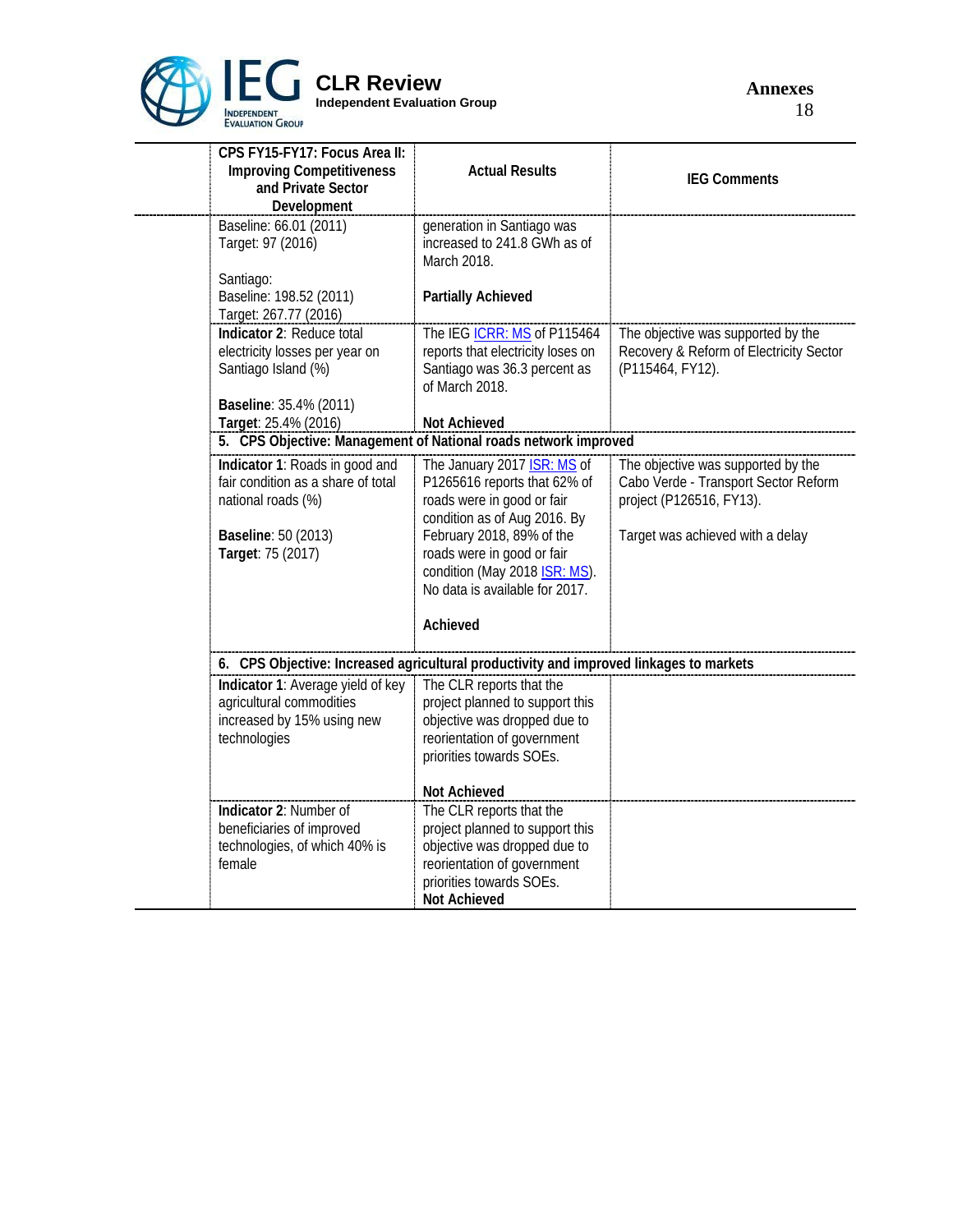

| Project ID                                  | Project name                                       | Proposed<br><b>FY</b> | Approval<br><b>FY</b> | Closing<br><b>FY</b> | Proposed<br>Amount | Proposed<br>Amount | Approved<br><b>IDA</b><br>Amount |
|---------------------------------------------|----------------------------------------------------|-----------------------|-----------------------|----------------------|--------------------|--------------------|----------------------------------|
|                                             | Project Planned Under CPS/PLR FY15-17              |                       |                       |                      | CPF                | <b>PLR</b>         |                                  |
| P147015                                     | PRSC IX                                            | 2015                  | 2015                  | 2016                 | 10                 |                    | 10                               |
| P146666                                     | Competitiveness for Tourism<br>Development         |                       | 2016                  | 2021                 | 10                 |                    | 5                                |
| Dropped                                     | PRSC X                                             | 2016                  |                       |                      | 10                 |                    |                                  |
| Dropped                                     | WAAPP-1D                                           | 2016                  |                       |                      | 5                  |                    |                                  |
| Dropped                                     | Governance and<br>PublicSector Efficiency          |                       |                       |                      | 5                  |                    |                                  |
| Dropped                                     | PRSC XI (or newseries)                             | 2017                  |                       |                      | 9.5                |                    |                                  |
| Dropped                                     | Multisectoral Infrastructure                       |                       |                       |                      | <b>TBD</b>         |                    |                                  |
|                                             | <b>Total Planned</b>                               |                       |                       |                      | 50                 |                    | 15                               |
| Unplanned Projects during the CPS Period    |                                                    |                       | Approval<br><b>FY</b> | Closing<br><b>FY</b> | Proposed<br>Amount | Proposed<br>Amount | Approved<br><b>IDA</b><br>Amount |
| P161248                                     | 1st AF to the Cabo Verde<br>TSRP (P126516)         |                       | 2017                  |                      | 10                 |                    | 27                               |
| <b>Total Unplanned</b>                      |                                                    |                       |                       |                      |                    |                    | 27                               |
| On-going Projects during the CPS/PLR Period |                                                    |                       | Approval<br><b>FY</b> | Closing<br><b>FY</b> |                    |                    | Approved<br><b>IDA</b><br>Amount |
| P127411                                     | CV-DPL 4-PRSC VIII                                 |                       | 2014                  | 2015                 | 10                 |                    | 15.5                             |
| P126516                                     | Cabo Verde - Transport<br>Sector Reform            |                       | 2013                  | 2021                 | 11                 |                    | 19                               |
| P115464**                                   | CV-Recovery&Reform of<br><b>Electricity Sector</b> |                       | 2012                  | 2018                 | 12                 |                    | 53                               |
| P107456                                     | SME Cap Bldg and<br>Economic Governance            |                       | 2010                  | 2015                 | 13                 |                    | 4.5                              |
|                                             | <b>Total On-going</b>                              |                       |                       |                      |                    |                    | 92                               |

# **Annex Table 2: Cabo Verde Planned and Actual Lending, FY15-FY17 (\$, millions)**

*Source*: Cabo Verde CPS, WB Business Intelligence Table 2a.1, 2a.4 and 2a.7 as of 2/2019

\*LIR: Latest internal rating. MU: Moderately Unsatisfactory. MS: Moderately Satisfactory. S: Satisfactory. HS: Highly Satisfactory.

\*\*IBRD

\*\*\* Rating from Parent Project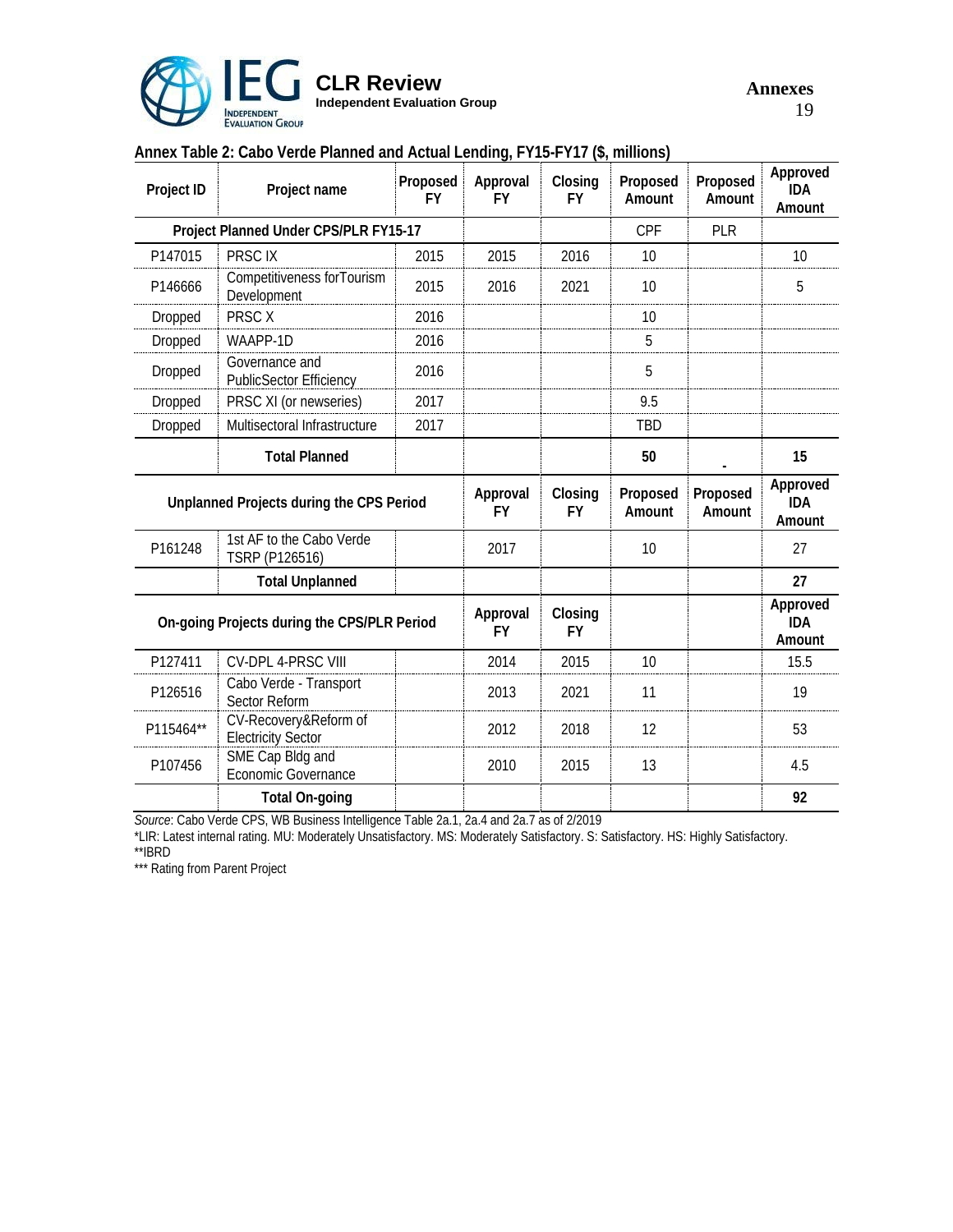

### **Annex Table 3: Advisory Services & Analytics for Cabo Verde, FY15-17**

| Proj ID             | ASA                                                                   | <b>Fiscal</b><br>year | Product<br>Line | Practice                                                      |
|---------------------|-----------------------------------------------------------------------|-----------------------|-----------------|---------------------------------------------------------------|
| P129593             | Cape Verde: Financial Sector Development<br>Strategy                  | 2015                  | ТA              | Finance, Competitiveness and<br>Innovation                    |
| P132935             | Institutional Arrangements to Promote<br>Tourism Growth in Cabo Verde | 2015                  | ΤA              | Macroeconomics. Trade and<br>Investment                       |
| P133627             | Cape Verde Social Protection TA                                       | 2015                  | TА              | Social Protection & Labor                                     |
| P145962             | Cabo Verde Debt Management Reform Plan                                | 2015                  | ΤA              | Macroeconomics, Trade and<br>Investment                       |
| P <sub>146770</sub> | ROSC Implementation Support                                           | 2015                  | TА              | Governance                                                    |
| P146771             | Cape Verde PFM dialogue                                               | 2015                  | TА              | Governance                                                    |
| P155596             | Cabo Verde Post Disaster Needs Assessment<br>Volcanic Eruption 2015   | 2016                  | ΤA              | Social, Urban, Rural and<br><b>Resilience Global Practice</b> |
| P <sub>160168</sub> | CMC:Cabo Verde DeMPA follow-up                                        | 2017                  | ΤA              | Macroeconomics, Trade and<br>Investment                       |

*Source*: WB ASA Standard Report Monitoring as of 2/4/19

### **Annex Table 4: Cabo Verde Grants and Trust Funds Active in FY15-17 (\$, millions)**

| Project | Project name                                                                      | TF ID           | Approva<br>ı FY | Closin<br>a FY | Approved<br>Amount |
|---------|-----------------------------------------------------------------------------------|-----------------|-----------------|----------------|--------------------|
| P151979 | Cabo Verde: Distributed Solar Energy Systems (SIDS<br>DOCK)                       | <b>TF A1811</b> | 2016            | 2019           |                    |
| P143962 | Cape Verde - Support to the Setting up of the National<br>Investment System (NIS) | TF 15564        | 2014            | 2017           |                    |
|         | `otal                                                                             |                 |                 |                |                    |

*Source*: Client Connection as of 2/22/19

\*\* IEG Validates RETF that are 5M and above

# **Annex Table 5: IEG Project Ratings for Cabo Verde, FY15-17 (\$, millions)**

| Exit<br>F٧ | Proj ID | Project name                            | Total<br>Evaluated | <b>IEG Outcome</b>                  | <b>IEG Risk to DO</b> |
|------------|---------|-----------------------------------------|--------------------|-------------------------------------|-----------------------|
| 2015       | P107456 | SME Cap Bldg and Economic<br>Governance | 4.5                | MODERATELY<br><b>UNSATISFACTORY</b> | MODERATE              |
| $2015*$    | P127411 | CV-DPL 4-PRSC VIII                      | 25.6               | <b>UNSATISFACTORY</b>               | <b>SIGNIFICANT</b>    |
|            |         | Total                                   | 30.1               |                                     |                       |

*Source*: AO Key IEG Ratings as of 2/22/19

\* Programmatic Series P147015 and P127411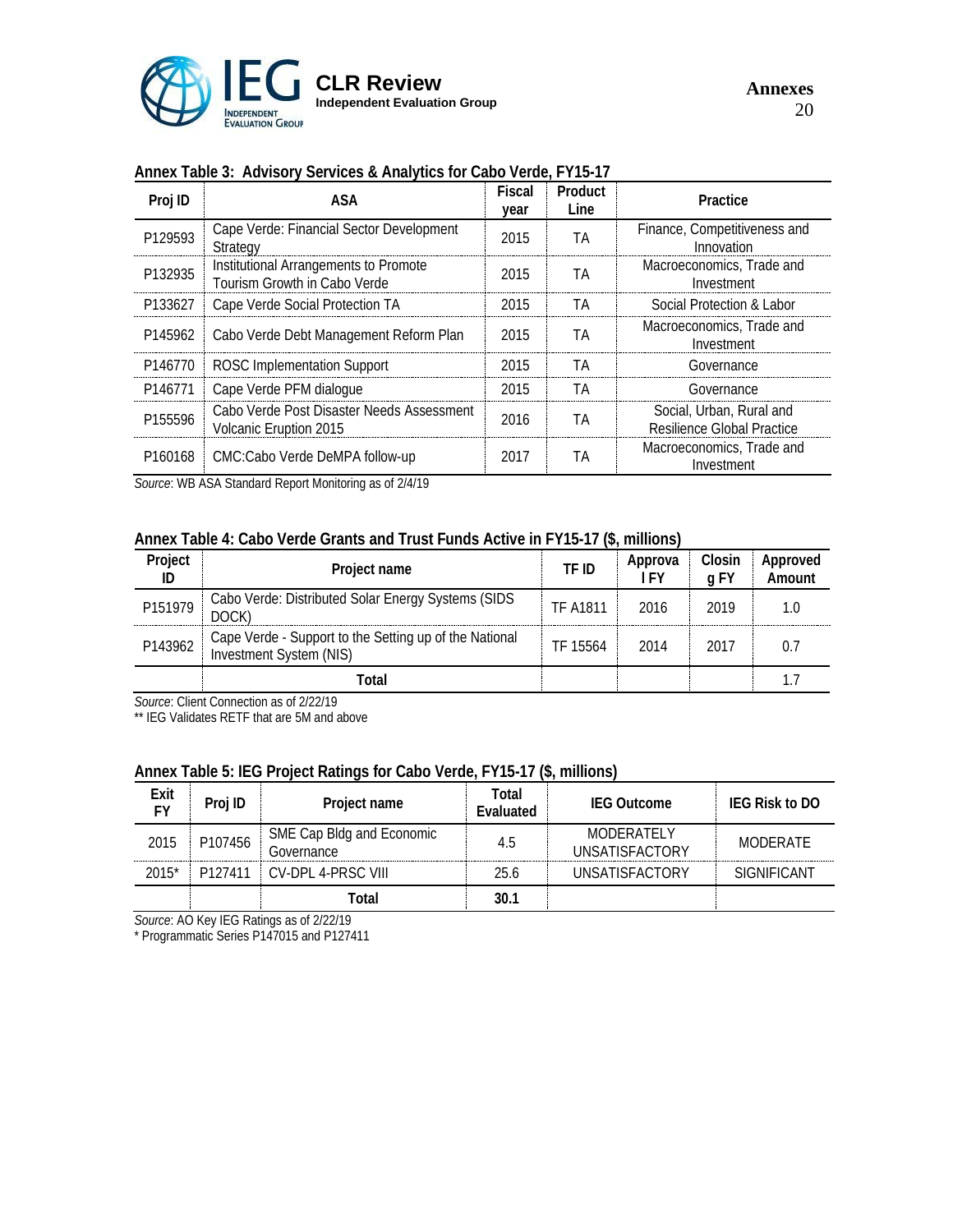

# **Annex Table 6: IEG Project Ratings for Cabo Verde and Comparators, FY15-17**

| Region         | Total<br>Evaluated<br>(\$M) | Total<br>Evaluated<br>(No) | Outcome<br>% Sat (\$) | Outcome<br>% Sat (No)              | RDO %<br><b>Moderate or Lower</b><br>$Sat$ (\$) | RDO %<br><b>Moderate or Lower</b><br>Sat (No) |
|----------------|-----------------------------|----------------------------|-----------------------|------------------------------------|-------------------------------------------------|-----------------------------------------------|
| Cabo<br>Verde* | 30.1                        |                            |                       |                                    |                                                 | 50                                            |
| AFR<br>        | 13,577.7                    |                            |                       | ---------------------------------- |                                                 |                                               |
| <b>World</b>   | 68.817.9                    |                            |                       |                                    |                                                 |                                               |

*Source*: WB AO as of 9/10/18; \*IEG Calculation *Note*: Includes 2 PRSC series

### **Annex Table 7: Portfolio Status for Cabo Verde and Comparators, FY15-17**

| Fiscal year        | 2015      | 2016      | 2017      | <b>Ave FY13-17</b> |
|--------------------|-----------|-----------|-----------|--------------------|
| Cabo Verde         |           |           |           |                    |
| # Proj             | 3         | 3         | 3         | 3                  |
| # Proj At Risk     |           |           |           |                    |
| % Proj At Risk     |           |           |           |                    |
| Net Comm Amt (\$M) | 82.5      | 77.5      | 104.5     | 88                 |
| Comm At Risk (\$M) |           |           |           |                    |
| % Commit at Risk   |           |           |           |                    |
| <b>AFR</b>         |           |           |           |                    |
| # Proj             | 458       | 474       | 502       | 478                |
| # Proj At Risk     | 111       | 124       | 135       | 123                |
| % Proj At Risk     | 24.2      | 26.2      | 26.9      | 25.8               |
| Net Comm Amt (\$M) | 51,993.5  | 56,089.8  | 61,022.2  | 56,369             |
| Comm At Risk (\$M) | 15,372.2  | 18,235.0  | 19,934.3  | 17,847             |
| % Commit at Risk   | 29.6      | 32.5      | 32.7      | 31.7               |
| World              |           |           |           |                    |
| # Proj             | 1,402     | 1,398     | 1,459     | 1,420              |
| # Proj At Risk     | 339       | 336       | 344       | 340                |
| % Proj At Risk     | 24.2      | 24.0      | 23.6      | 23.9               |
| Net Comm Amt (\$M) | 191,907.8 | 207,350.0 | 212,502.9 | 203,920            |
| Comm At Risk (\$M) | 44,430.7  | 42,715.1  | 50,837.9  | 45,995             |
| % Commit at Risk   | 23.2      | 20.6      | 23.9      | 22.6               |

*Source*: WB BI as of 2/22/19

*Agreement type*: IBRD/IDA Only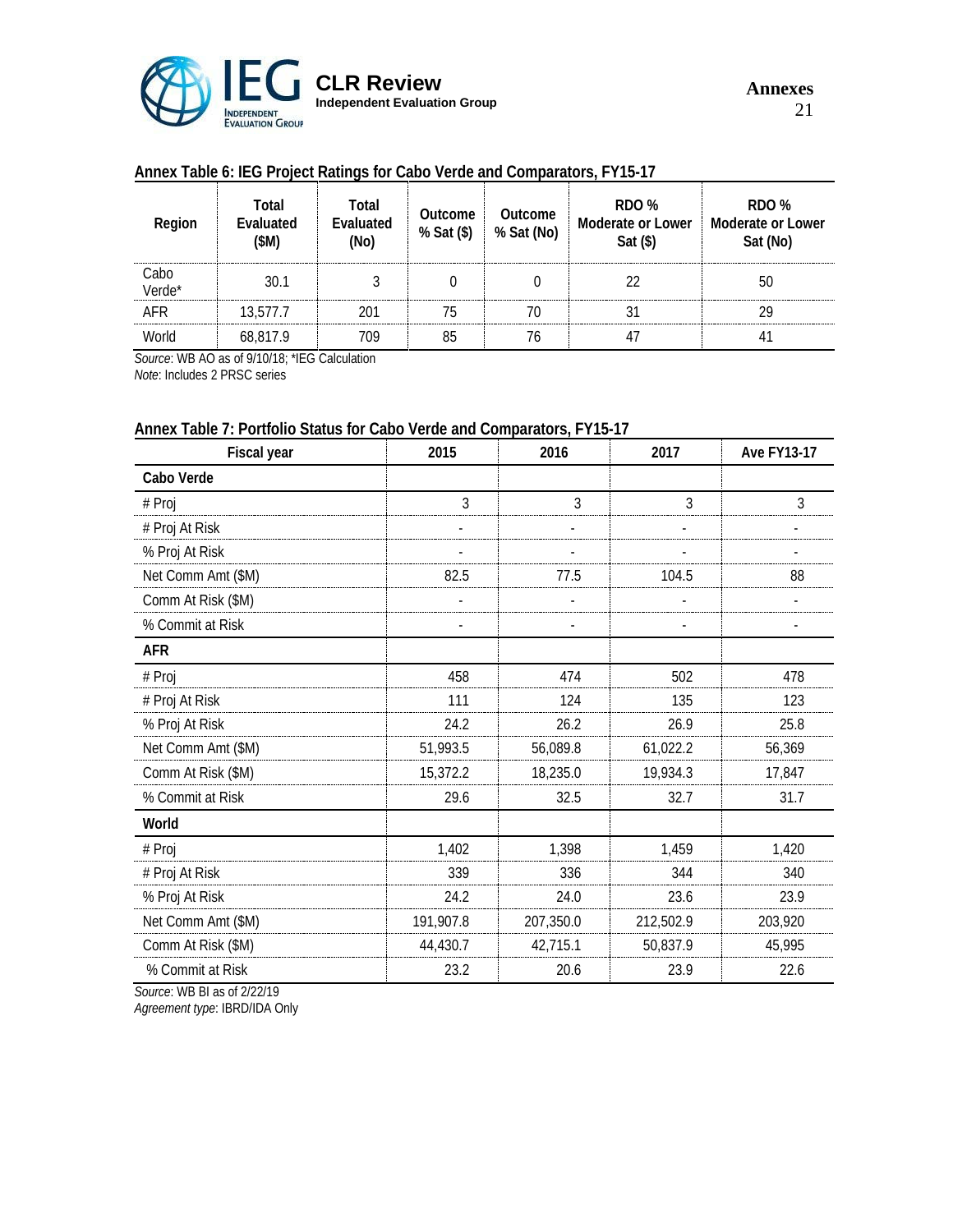

**Annex Table 8: Total Net Disbursements of Official Development Assistance and Official Aid for Cabo Verde (\$, millions)**

| <b>Development Partners</b>             | 2015         | 2016                 | 2017                 |  |
|-----------------------------------------|--------------|----------------------|----------------------|--|
| All Donors, Total                       | 152.82       | 113.36               | 123                  |  |
| DAC Countries, Total                    | 104.4        | 75.86                | 93.93                |  |
| Australia                               | 0.11         | 0.05                 | 0.03                 |  |
| Austria                                 | 0.54         | 0.18                 | 0.01                 |  |
| Belgium                                 | $\Omega$     | $\Omega$             | $-0.08$              |  |
| Canada                                  | $\cdot$ .    | 0.02                 | 0.17                 |  |
| Czech Republic                          | 0.02         | 0.04                 | 0.06                 |  |
| France                                  | 6.81         | 4.19                 | 25.28                |  |
| Germany                                 | 0.29         | 0.61                 | 0.12                 |  |
| Greece                                  | $\Omega$     | $\theta$             | $\theta$             |  |
| Italy                                   | 0.24         | 0.34                 | 0.27                 |  |
| Japan                                   | 18.19        | 10.13                | 8.12                 |  |
| Luxembourg                              | 15.18        | 10.86                | 10.16                |  |
| Poland                                  | $\mathbf{0}$ | 0.01                 | 0.01                 |  |
| Portugal                                | 50.14        | 30.79                | 24.27                |  |
| Slovenia                                | 0.01         | 0.06                 | 0.07                 |  |
| Spain                                   | $-0.51$      | $-0.53$              | 0.18                 |  |
| Sweden                                  | 0.04         | 0.04                 |                      |  |
| Switzerland                             | 1.39         | 0.04                 | 0.01                 |  |
| United Kingdom                          | 0.18         | 0.1                  | 0.37                 |  |
| <b>United States</b>                    | 11.76        | 18.93                | 24.88                |  |
| Multilaterals, Total                    | 383.85       | 223.46               | 233.22               |  |
| <b>EU Institutions</b>                  | 21.44        | 35.79                | 30                   |  |
| International Monetary Fund, Total      | $-0.35$      | $\ddot{\phantom{a}}$ | $\ddot{\phantom{0}}$ |  |
| IMF (Concessional Trust Funds)          | $-0.35$      | $\ddot{\phantom{a}}$ | $\ddot{\phantom{a}}$ |  |
| Regional Development Banks, Total       | 2.31         | $-0.11$              | $-2$                 |  |
| African Development Bank, Total         | 2.31         | $-0.11$              | $-2$                 |  |
| African Development Bank [AfDB]         | 2.11         | 1.34                 | 0.42                 |  |
| African Development Fund [AfDF]         | 0.19         | $-1.46$              | $-2.42$              |  |
| United Nations, Total                   | 4.74         | 4.36                 | 5.39                 |  |
| IFAD                                    | 0.72         | 1.04                 | 1.44                 |  |
| International Labour Organisation [ILO] | 0.24         | 0.28                 | 0.34                 |  |
| <b>UNDP</b>                             | 0.63         | 0.53                 | 0.45                 |  |
| <b>UNFPA</b>                            | 1.02         | 0.51                 | 0.5                  |  |
| <b>UNICEF</b>                           | 1.03         | 1.21                 | 1.7                  |  |
| World Health Organisation [WHO]         | 1.11         | 0.78                 | 0.96                 |  |
| World Bank Group, Total                 | 12.46        | $-3.74$              | $-5.27$              |  |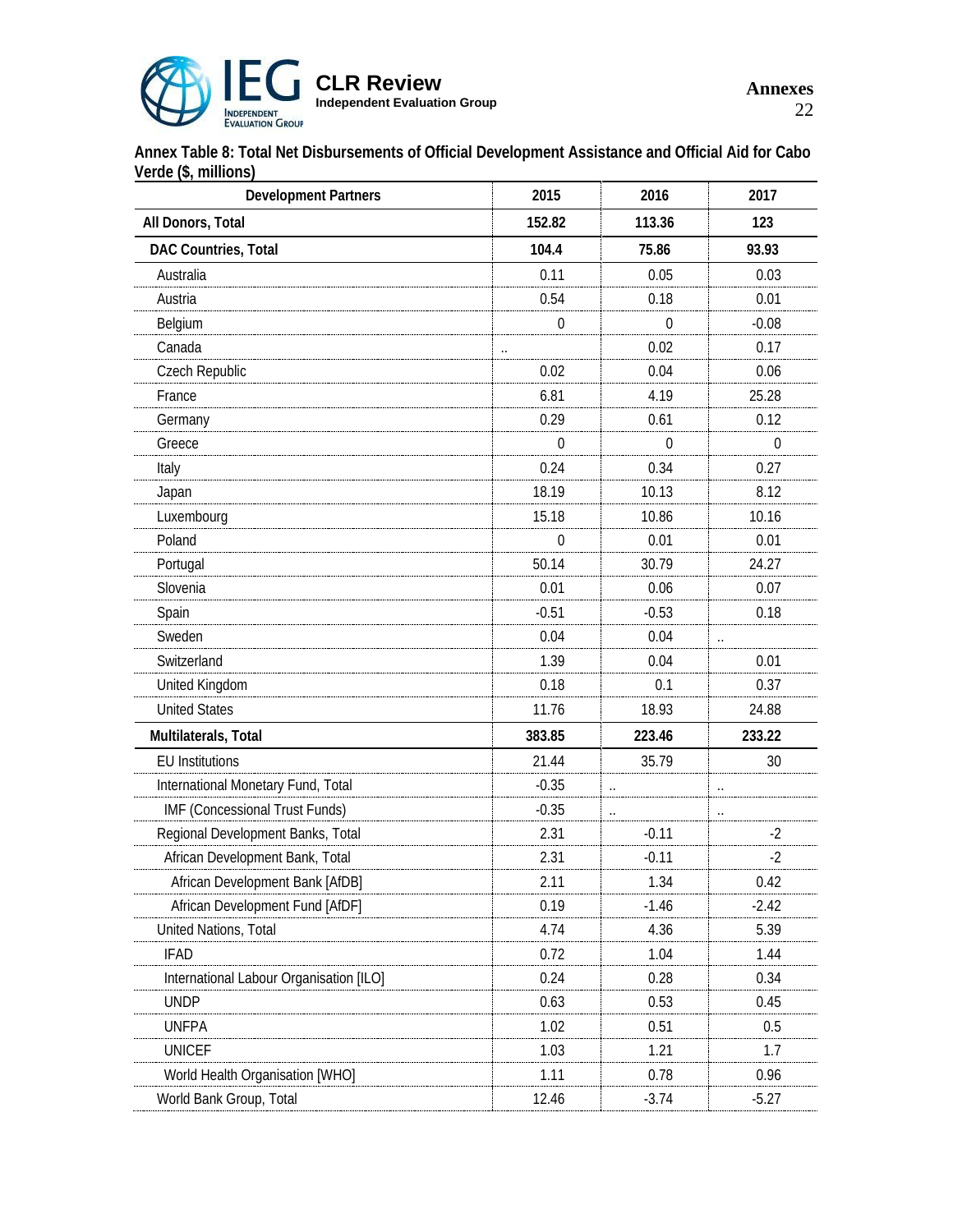

**Annexes** 23

| <b>Development Partners</b>                          | 2015     | 2016                 | 2017                 |
|------------------------------------------------------|----------|----------------------|----------------------|
| World Bank, Total                                    | 12.46    | $-3.74$              | $-5.27$              |
| International Development Association [IDA]          | 12.46    | $-3.74$              | $-5.27$              |
| Other Multilateral, Total                            | 7.54     | 0.21                 | $-0.6$               |
| Arab Bank for Economic Development in Africa [BADEA] | 5.08     | $\cdot$ .            | $\cdot$ .            |
| <b>Global Environment Facility [GEF]</b>             | 1.82     | 1.43                 | 0.65                 |
| Global Fund                                          | 2.12     | 0.25                 | 1.09                 |
| Nordic Development Fund [NDF]                        | $-0.12$  | $-0.11$              | $-0.11$              |
| OPEC Fund for International Development [OFID]       | $-1.37$  | $-1.36$              | $-2.22$              |
| Non-DAC Countries, Total                             | 32.58    | $-0.45$              | $-0.87$              |
| Israel                                               | $\Omega$ |                      |                      |
| Kuwait                                               | $-0.22$  | 0.96                 | 1.54                 |
| Romania                                              |          |                      | $\Omega$             |
| Thailand                                             | $\cdot$  | O                    | 0.02                 |
| Timor-Leste                                          | 0.5      | $\ddot{\phantom{0}}$ |                      |
| Turkey                                               |          | 0.01                 | $\cdot$ .            |
| United Arab Emirates                                 |          | 0.04                 | $\ddot{\phantom{a}}$ |

*Source*: OECD Stat. DAC2a as of 3/5/19

| Series Name                                       |                      |                      |                      | Cabo<br>Verde | <b>SSA</b>        | World    |
|---------------------------------------------------|----------------------|----------------------|----------------------|---------------|-------------------|----------|
|                                                   | 2015                 | 2016                 | 2017                 |               | Average 2015-2017 |          |
| Growth and Inflation                              |                      |                      |                      |               |                   |          |
| GDP growth (annual %)                             | 1.0                  | 4.7                  | 4.0                  | 3.2           | 2.2               | 2.8      |
| GDP per capita growth (annual %)                  | (0.2)                | 3.4                  | 2.7                  | 2.0           | $-0.5$            | 1.6      |
| GNI per capita, PPP (current<br>international \$) | 6,070.0              | 6,350.0              | 6,640.0              | 6,353.3       | 3,664.0           | 16,267.9 |
| GNI per capita, Atlas method<br>(current \$)      | 3,160.0              | 3,070.0              | 3,030.0              | 3,086.7       | 1,583.7           | 10,438.1 |
| Inflation, consumer prices (annual %)             | 0.1                  | (1.4)                | 0.8                  | $-0.2$        | 4.9               | 1.7      |
| Composition of GDP (%)                            |                      |                      |                      |               |                   |          |
| Agriculture, value added (% of GDP)               | 8.7                  | 8.0                  | 6.0                  |               | 15.7              | 3.6      |
| Industry, value added (% of GDP)                  | 18.1                 | 17.1                 | 18.1                 |               | 24.6              | 25.6     |
| Services, value added (% of GDP)                  | 60.5                 | 61.8                 | 62.0                 |               | 52.7              | 64.8     |
| Gross fixed capital formation (% of<br>GDP)       | $\ddot{\phantom{0}}$ | $\ddot{\phantom{0}}$ | $\ddot{\phantom{0}}$ |               | 21.1              | 23.3     |
| <b>External Accounts</b>                          |                      |                      |                      |               |                   |          |
| Exports of goods and services (% of<br>GDP)       | 44.9                 | 44.2                 | 47.4                 | 45.5          | 24.3              | 31.6     |
| Imports of goods and services (% of<br>GDP)       | 59.2                 | 60.0                 | 66.9                 | 62.0          | 27.7              | 30.3     |
| Current account balance (% of GDP)                | (3.2)                | (3.6)                | (7.0)                | $-4.6$        |                   |          |
| External debt stocks (% of GNI)                   | 100.4                | 97.9                 | 104.4                | 100.9         |                   |          |

# **Annex Table 9: Economic and Social Indicators for Cabo Verde, FY15-17**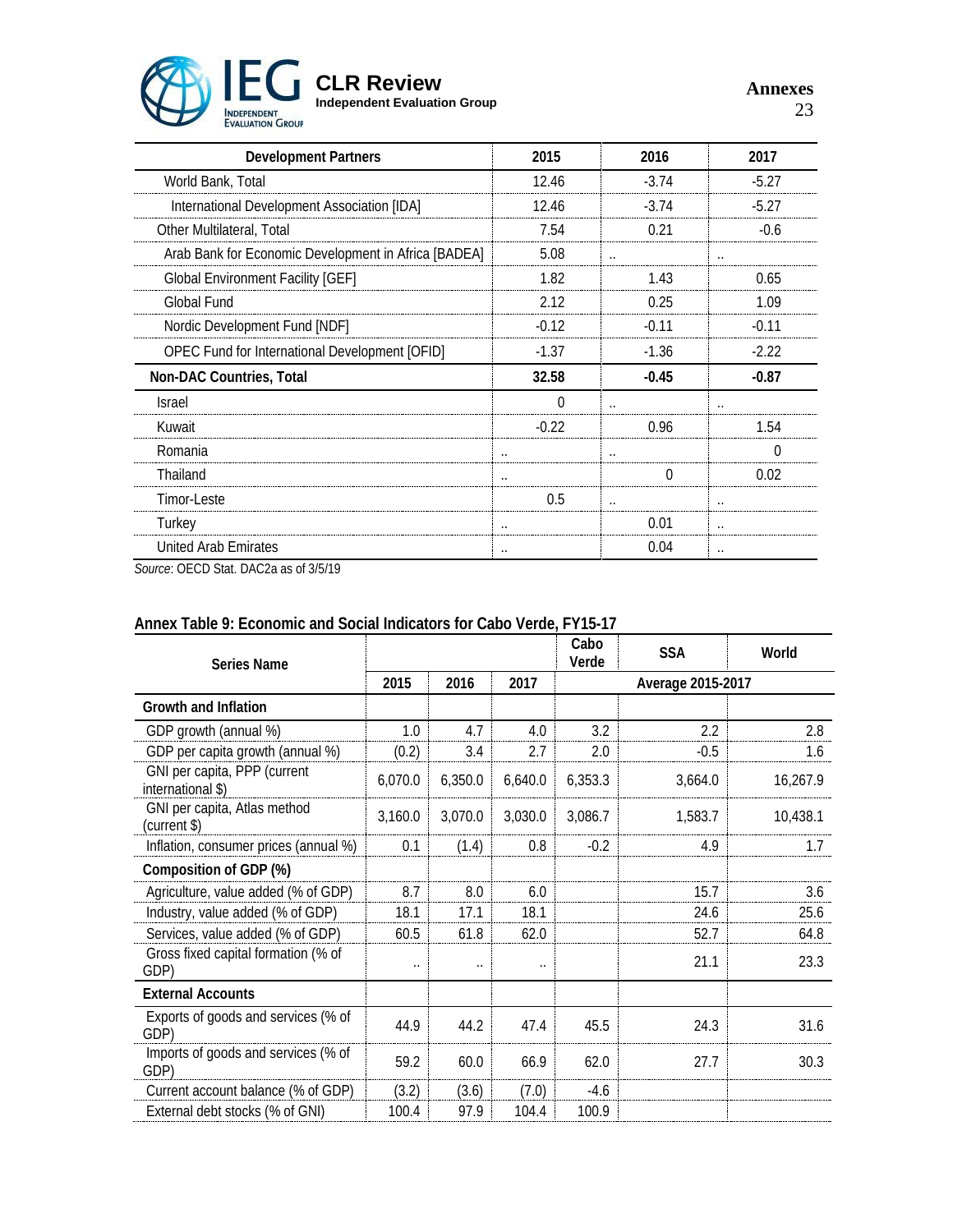

# **CLR Review**

**Independent Evaluation Group**

**Annexes** 24

| <b>Series Name</b>                                                             |                      |                      |                      | Cabo<br>Verde | <b>SSA</b>        | World         |  |
|--------------------------------------------------------------------------------|----------------------|----------------------|----------------------|---------------|-------------------|---------------|--|
|                                                                                | 2015                 | 2016                 | 2017                 |               | Average 2015-2017 |               |  |
| Total debt service (% of GNI)                                                  | 2.8                  | 2.8                  | 3.0                  | 2.8           | 2.3               |               |  |
| Total reserves in months of imports                                            | 6.1                  | 6.4                  | 5.8                  | 6.1           | 5.6               | 12.9          |  |
| Fiscal Accounts <sup>/1</sup>                                                  |                      |                      |                      |               |                   |               |  |
| General government revenue (% of<br>GDP)                                       | 26.9                 | 26.6                 | 28.5                 | 27.3          |                   |               |  |
| General government total expenditure<br>(% of GDP)                             | 31.4                 | 29.6                 | 31.6                 | 30.9          |                   |               |  |
| General government net<br>lending/borrowing (% of GDP)                         | (4.6)                | (3.0)                | (3.1)                | $-3.6$        |                   |               |  |
| General government gross debt (% of<br>GDP)                                    | 126.0                | 127.6                | 125.8                | 126.5         |                   |               |  |
| Health                                                                         |                      |                      |                      |               |                   |               |  |
| Life expectancy at birth, total (years)                                        | 72.6                 | 72.8                 | $\ddot{\phantom{0}}$ | 72.7          | 60.2              | 71.9          |  |
| Immunization, DPT (% of children<br>ages 12-23 months)                         | 93.0                 | 96.0                 | 96.0                 | 95.0          | 72.0              | 85.3          |  |
| People using safely managed<br>sanitation services (% of pop)                  | $\ddot{\phantom{a}}$ | $\ddot{\phantom{a}}$ | $\ddot{\phantom{0}}$ |               |                   | 39.3          |  |
| People using at least basic drinking<br>water services (% of pop)              | 86.5                 | $\ddot{\phantom{0}}$ | $\ddot{\phantom{a}}$ | 86.5          | 57.6              | 88.5          |  |
| Mortality rate, infant (per 1,000 live<br>births)                              | 16.9                 | 15.9                 | 15.0                 | 15.9          | 53.2              | 30.3          |  |
| Education                                                                      |                      |                      |                      |               |                   |               |  |
| School enrollment, preprimary (%                                               | 70.4                 | 71.6                 | 70.7                 |               | 29.9              | 48.9          |  |
| gross)<br>School enrollment, primary (% gross)                                 | 98.3                 | 96.7                 | 95.9                 |               | 97.2              | 103.6         |  |
| School enrollment, secondary (%                                                |                      |                      |                      |               |                   |               |  |
| gross)                                                                         | 85.3                 | 84.6                 | 83.5                 |               | 43.1              | 76.6          |  |
| School enrollment, tertiary (% gross)                                          | 21.8                 | 22.0                 | 21.7                 |               | 9.2               | 37.3          |  |
| pop                                                                            |                      |                      |                      |               |                   |               |  |
| population, total                                                              | 532,913              | 539,560              | 546,388              | 539,620       | 1,033,390,171     | 7,444,025,652 |  |
| population growth (annual %)                                                   | 1.2                  | 1.2                  | 1.3                  | 1.2           | 2.7               | $1.2\,$       |  |
| Urban population (% of total)                                                  | 64.3                 | 64.8                 | 65.3                 | 64.8          | 39.0              | 54.4          |  |
| Rural population (% of total pop)                                              | 35.7                 | 35.2                 | 34.7                 |               | 61.0              | 45.6          |  |
| Poverty                                                                        |                      |                      |                      |               |                   |               |  |
| Poverty headcount ratio at \$1.90 a<br>day (2011 PPP) (% of pop)               | $\ddot{\phantom{a}}$ | $\ddot{\phantom{0}}$ |                      |               |                   | 10.0          |  |
| Poverty headcount ratio at national<br>poverty lines (% of pop)                | 35.0                 | . .                  |                      |               |                   |               |  |
| Rural poverty headcount ratio at<br>national poverty lines (% of rural pop)    | $\ddot{\phantom{0}}$ | . .                  | $\ddot{\phantom{0}}$ |               |                   |               |  |
| Urban poverty headcount ratio at<br>national poverty lines (% of urban<br>pop) | $\ddot{\phantom{0}}$ | Ω.                   |                      |               |                   |               |  |
| GINI index (World Bank estimate)                                               | $\ddot{\phantom{a}}$ |                      |                      |               |                   |               |  |

*Source*: WB World Development Indicators DataBank 1/30/19

\*International Monetary Fund, World Economic Outlook Database, October 2018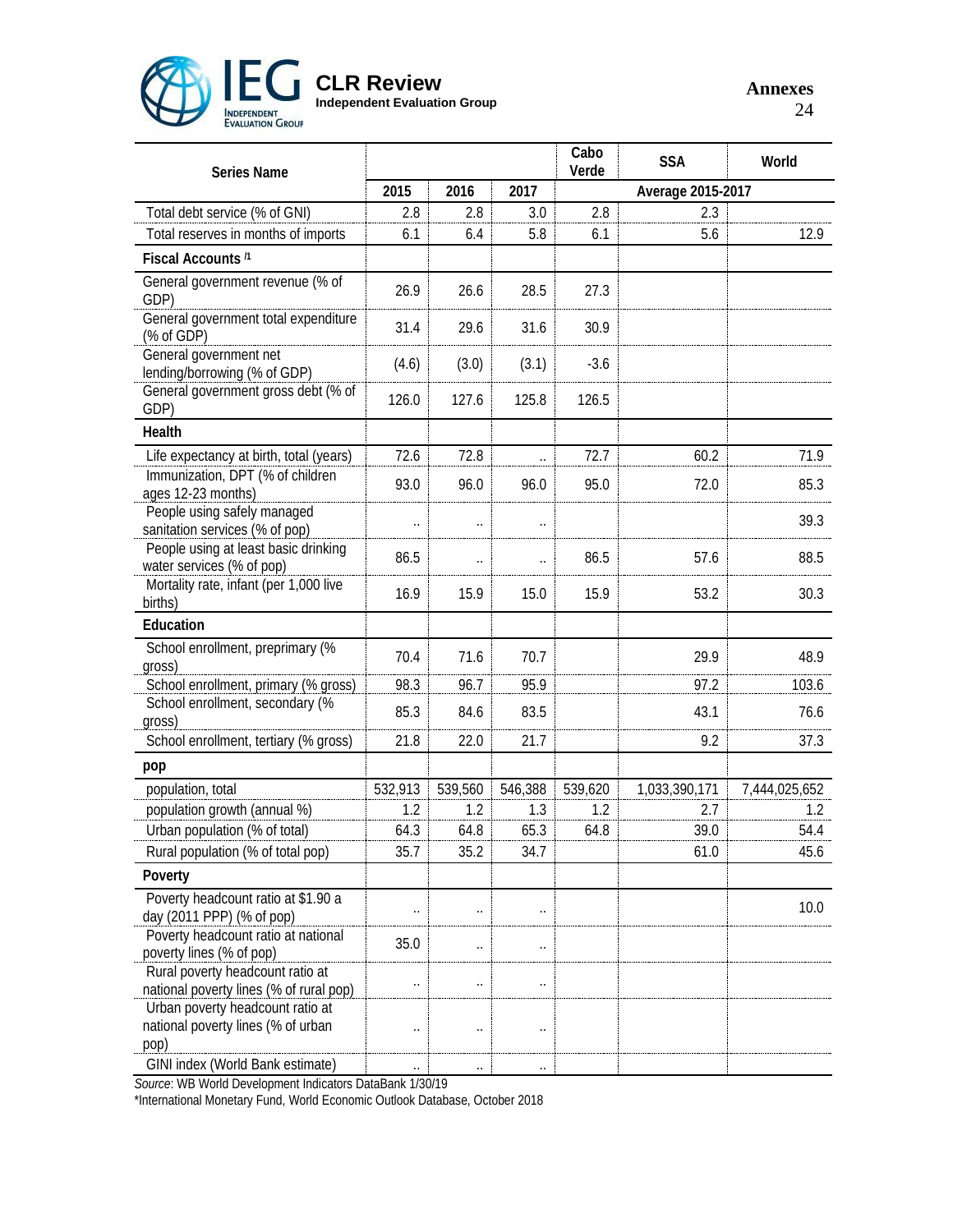

# **Annex Table 10: List of IFC Investments in Cabo Verde (\$, millions)**

|               | Investments Committed in FY15-17 |                          |                            |                        |                    |               |          |  |  |
|---------------|----------------------------------|--------------------------|----------------------------|------------------------|--------------------|---------------|----------|--|--|
| Project<br>ID | Cmt                              | Project<br><b>Status</b> | <b>Primary Sector Name</b> | Project<br><b>Size</b> | <b>Net</b><br>Loan | Net<br>Equity | Net Comm |  |  |
| 39745         | 2018                             | Active                   | Finance & Insurance        | 6.1                    | 6.2                |               | 6.2      |  |  |
| 39816         | 2017                             | Active                   | Finance & Insurance        | 2.0                    |                    |               |          |  |  |
|               |                                  |                          | Sub-Total                  | 8.1                    | 6.2                |               | 6.2      |  |  |

### **Investments Committed pre-FY15 but active during FY15-17**

| Project<br>ID | <b>CMT</b><br>F٧ | Project<br><b>Status</b> | <b>Primary Sector Name</b> | Project<br><b>Size</b>   | <b>Net</b><br>Loan | <b>Net</b><br>Equity | Net Comm |
|---------------|------------------|--------------------------|----------------------------|--------------------------|--------------------|----------------------|----------|
|               |                  |                          |                            | $\overline{\phantom{a}}$ |                    |                      |          |
|               |                  |                          | Sub-Total                  | ٠                        | ۰                  |                      | -        |
|               |                  |                          | TOTAL                      | 8.1                      | 6.2                |                      | 6.2      |

*Source*: IFC-MIS Extract as of 1/31/19

### **Annex Table 11: List of IFC Advisory Services in Cabo Verde (\$, millions) Advisory Services Approved in FY15-17**

| Project<br>ID | <b>Project Name</b>          | Impl<br><b>Start FY</b> | Impl<br>End<br>F٧ | Project<br><b>Status</b> | Primary<br><b>Business</b><br>Line | <b>Total Funds Managed</b><br>by IFC |
|---------------|------------------------------|-------------------------|-------------------|--------------------------|------------------------------------|--------------------------------------|
| 602482        | <b>BCN Advisory Services</b> | 2018                    | 2020              | <b>ACTIVE</b>            | <b>FIG</b>                         | 0.20                                 |
|               | Sub-Total                    |                         |                   |                          |                                    | 0.20                                 |

### **Advisory Services Approved pre-FY15 but active during FY15-17**

| Project<br>ID | <b>Project Name</b> | Impl<br><b>Start</b><br>FY | Impl<br>End<br><b>FY</b> | Project<br>Status | Primary<br><b>Business</b><br>Line | <b>Total Funds Managed by</b><br>IFC. |
|---------------|---------------------|----------------------------|--------------------------|-------------------|------------------------------------|---------------------------------------|
|               |                     |                            |                          |                   |                                    |                                       |
|               | Sub-Total           |                            |                          |                   |                                    | ۰                                     |
|               | TOTAL               |                            |                          |                   |                                    | 0.2                                   |

*Source*: IFC AS Portal Data as of 2/28/19